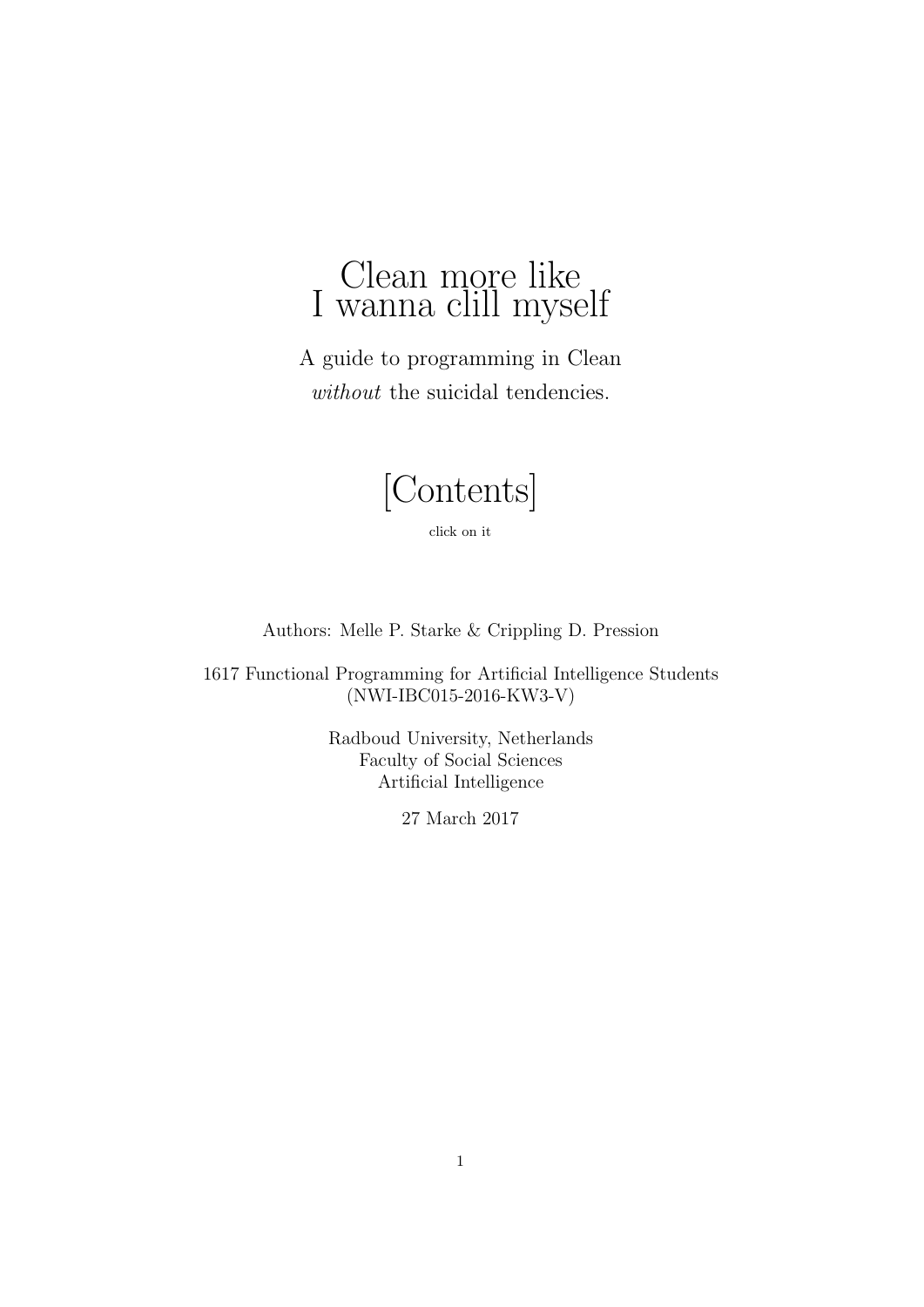#### "SWEET JEZUS WHY!?"

If you're reading this, chances are that either your arms are suffering from anemia from waiting for the TA's to finish helping the 20 people in the room, or you're trying to program in Clean without any TA's whatsoever, and you just wanna end it all. Fret not! This document serves as an encyclopedia for basic explanations of clean code and datatypes, helpful links and forbidden coding secrets whose names none dare speak.

# <span id="page-1-0"></span>**Contents**

| 1              |        | Things Everyone Should Know                                                         | 3              |
|----------------|--------|-------------------------------------------------------------------------------------|----------------|
| $\mathbf{2}$   | Syntax |                                                                                     | $\overline{4}$ |
|                | 2.1    |                                                                                     | $\overline{4}$ |
|                | 2.2    |                                                                                     | $\overline{4}$ |
| 3              |        | Datatypes                                                                           | 5              |
|                | 3.1    |                                                                                     | $\overline{5}$ |
|                | 3.2    |                                                                                     | 5              |
|                | 3.3    |                                                                                     | 6              |
|                |        | 3.3.1                                                                               | 6              |
|                |        | 3.3.2                                                                               | 6              |
|                |        | 3.3.3                                                                               | $\overline{7}$ |
|                | 3.4    |                                                                                     | 9              |
| $\overline{4}$ |        | <b>Functions</b>                                                                    | 11             |
|                | 4.1    |                                                                                     | 12             |
|                |        | 4.1.1                                                                               | 12             |
|                | 4.2    |                                                                                     | 12             |
|                | 4.3    |                                                                                     | 12             |
|                |        | 4.3.1                                                                               | 13             |
|                | 4.4    | The If-Operator $\dots \dots \dots \dots \dots \dots \dots \dots \dots \dots \dots$ | 14             |
|                | 4.5    |                                                                                     | 14             |
|                |        | 4.5.1                                                                               | 16             |
|                | 4.6    |                                                                                     | 16             |
| 5              |        | Tips, Tricks & Miscellaneous                                                        | 18             |
|                | 5.1    |                                                                                     | 18             |
|                |        | 5.1.1                                                                               | 18             |
|                |        | Applicative vs. Normal Order<br>5.1.2                                               | 19             |
|                | 5.2    |                                                                                     | 20             |
|                |        | 5.2.1                                                                               | 20             |
|                |        | Determining a Function's Output<br>5.2.2                                            | 21             |
|                | 5.3    |                                                                                     | 22             |
|                | 5.4    |                                                                                     | 22             |
|                | 5.5    |                                                                                     | 22             |
|                | 5.6    |                                                                                     | 22             |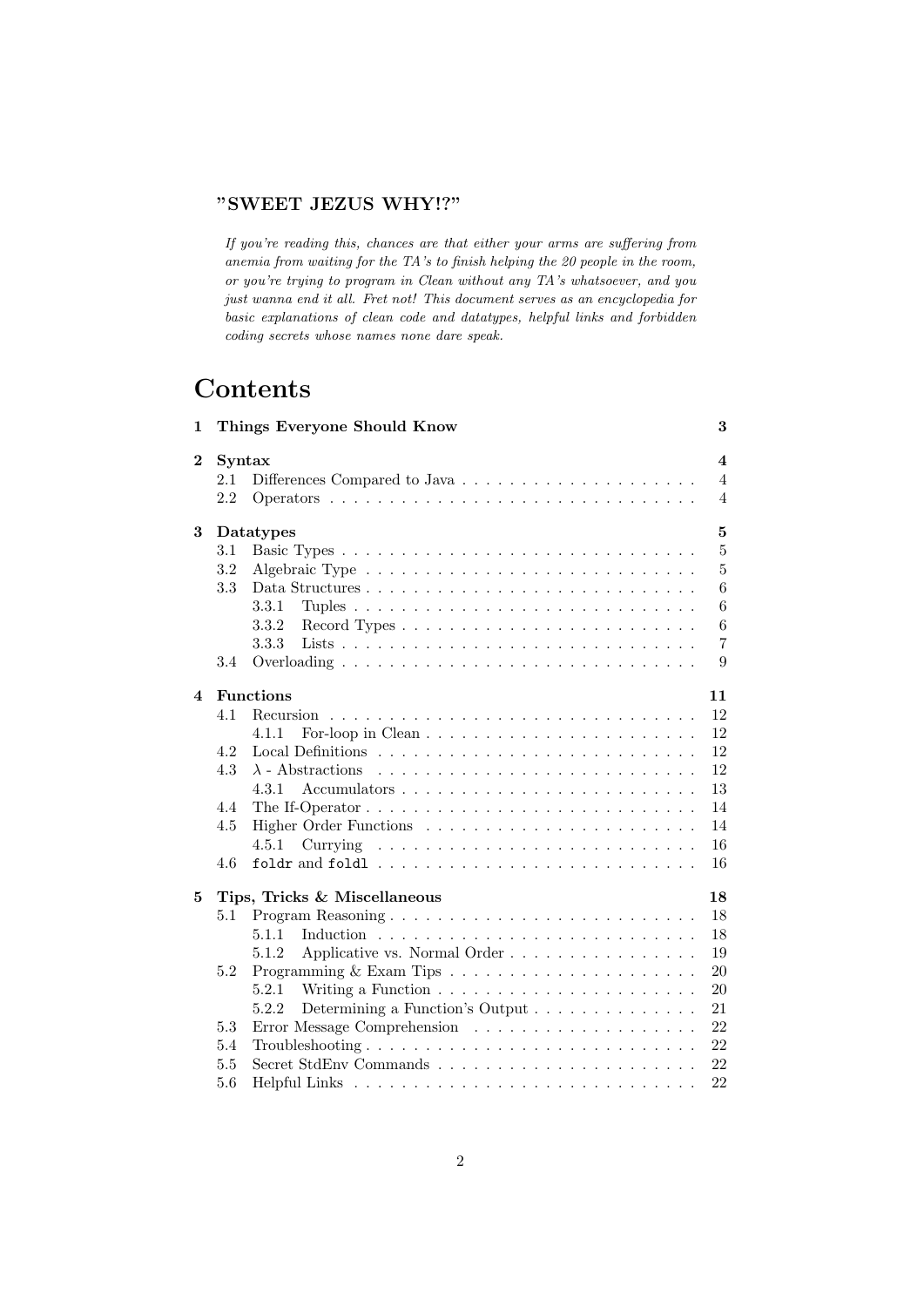# <span id="page-2-0"></span>1 Things Everyone Should Know

Clean can be quite confusing and illogical, so here's some tips on how to get around this dumpster fire:

- In order to work on a project, the .pri file, the .icl file (this is where you'll be coding in) and the .dlc file need to be accessible by clean.
- When wanting to run an .icl file you first need to load the .prj file.
- You can only have one .prj file open at a time, but you can have multiple .icl files open.
- The .icl file can be loaded by opening the .pri file and doubleclicking it in the light brown coloured project window.
- You can open de .dcl file by pressing  $Ctrl + /$  (also works the other way around).
- If you don't know what a certain type or function does, you can look it up by  $Ctrl + double-clicking it$ .
- If you disable a function in the .icl file by commenting it out  $\binom{n}{x}$ , you might need to do the same thing in the .dcl file.
- You can comment multiple lines by putting "/\*" at the top and "\*/" at the bottom.
- Disable "info" in the pink "Errors & Warnings" window. It'll only scare you.
- Clean's Ctrl+Z command initially only stores one change at a time. But apparently there is a way to fix it. If you do delete your entire code and can't get it back, just load the .icl file again, there's no autosave.
- You can add line numbers by going to Defaults  $\rightarrow$  Window Settings  $\rightarrow$  Editor Settings  $\rightarrow$  Show LineNrs.
- There's a lot of helpful commands in Clean's standard environment (StdEnv). Seriously, if you're stuck, check the StdEnv section in Functional Programming in Clean first (see [Helpful Links\)](#page-21-3).
- You can close the .exe file by pressing any key. Keeping it open will prevent you from running the code.
- In clean,  $\therefore$  is always used to assign types, and = is always used to assign values.
- If you can't find something in this guide look for it in [Helpful Links](#page-21-3) or just Google the Haskell code, it has really similar syntax.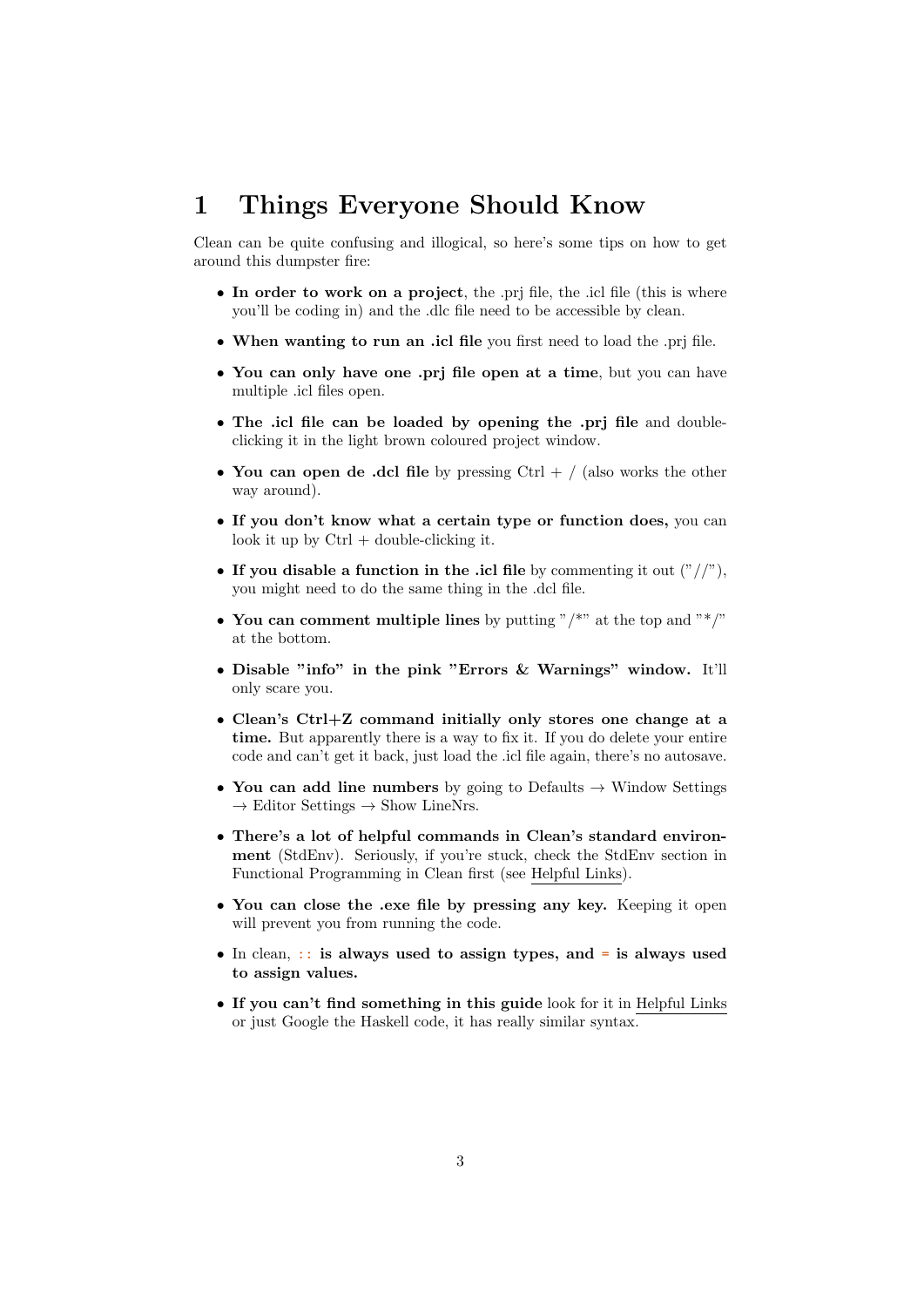# <span id="page-3-0"></span>2 Syntax

## <span id="page-3-1"></span>2.1 Differences Compared to Java

Clean is a functional programming language. This means it needs to execute code in "one line". Code such as

```
if(raining){
     getCoat(waterProof);
     getUmbrella();
}
```
won't work. You cannot group commands together. Because of this, you also cannot easily save some of your values, then come up with the next step, it all needs to be done in one step.

Clean does not have while-loops or for-loops. Instead, you use recursion when you need to loop something. It also does not show syntax errors in real-time, you have to bring it up to date (Ctrl+U) in order to see the errors. And whereas Java functions can only return a single value, Clean functions can return multiple, if written as [Tuples.](#page-5-1) In Clean, parameters are passed to functions with spaces. If a function needs 2 arguments, it's just gonna look for the next 2 things separated by spaces. But you can group things together by using parentheses. In Clean, parentheses are used to group things together, rather than to pass parameters. Which is more like a math kind of approach.

## <span id="page-3-2"></span>2.2 Operators

Clean operators are rather similar to Java operators, but since there are quite a few differences, here's a list of 'em. Any operator that isn't in this list is just the same as in Java.

| Operator    | Output      | Meaning                             |
|-------------|-------------|-------------------------------------|
| zero        | Assign      | zero value of datatype              |
| one         | Assign      | one value of datatype               |
| $x$ +++ $y$ | String      | "add string x to string y"          |
| $x$ ++ $y$  | List        | "add list x to list y               |
| $x^y$       | Int/Real    | "x to the power y"                  |
| $\sim$ x    | Int/Real    | "switch sign of $x''$ (+ / -)       |
| xs % (x,y)  | String/List | slice from index x to index y of xs |
| x rem y     | Int/Real    | modulo (remainder of a division)    |

Note: **zero** and one assign a value to a certain type and can be used on all basic types. zero :: Int = 0, for example. And zero :: Real =  $0.0$ .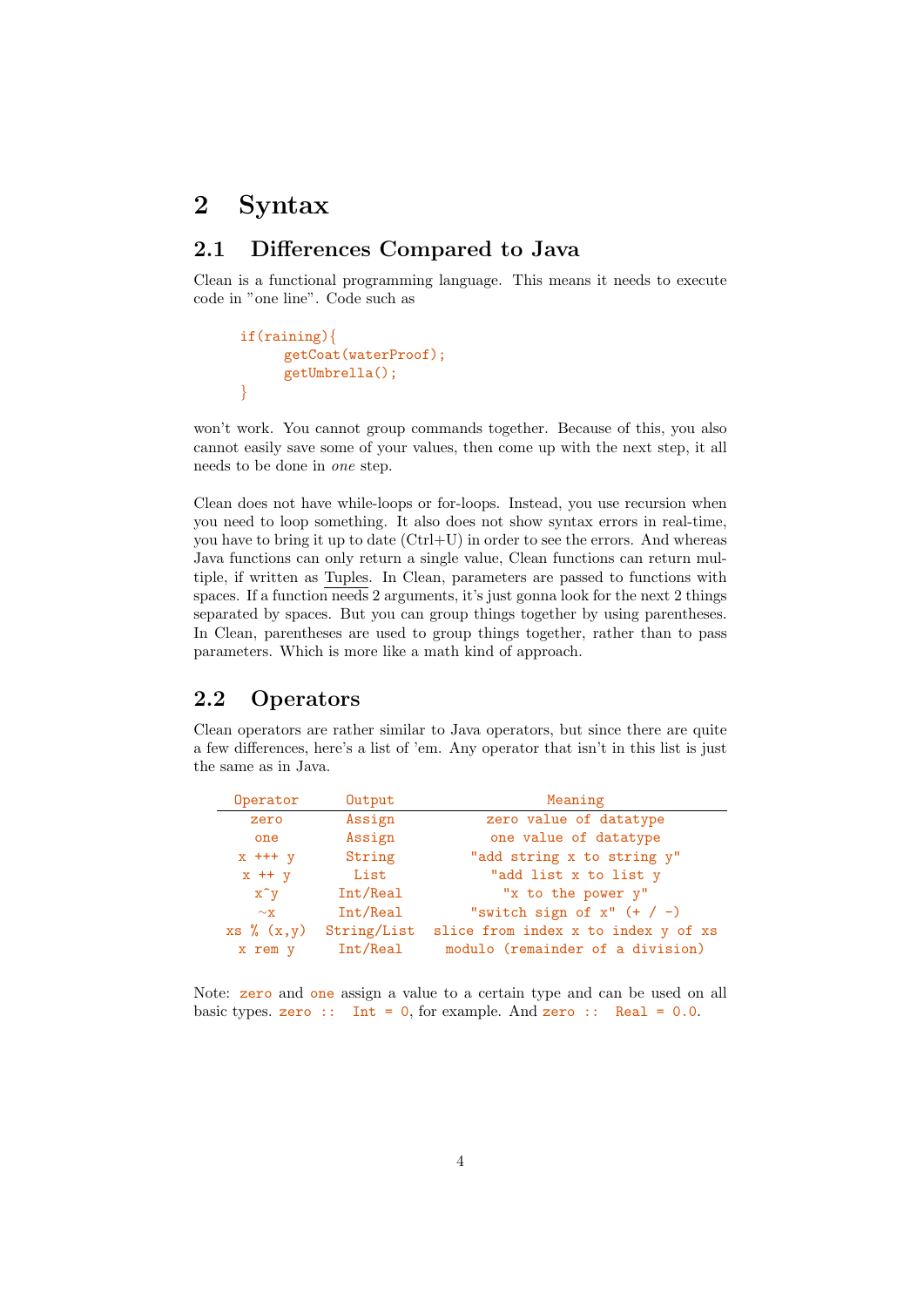## <span id="page-4-0"></span>3 Datatypes

## <span id="page-4-1"></span>3.1 Basic Types

Clean does not have all the same basic datatypes as Java. So here's a list:

| Name   | Meaning        | zero value  |
|--------|----------------|-------------|
| Tnt.   | Whole Number   |             |
| Real   | Decimal Number | 0.0         |
| Boo1   | <b>Boolean</b> |             |
| Char   | Character      | $, \, , \,$ |
| String | String         | 11.11       |
| a      | Any Type       |             |

NOTE: a is used in function input & output declaration, and can be any letter. If you use different letters in your function definition, it means that they need to be different types.

## <span id="page-4-2"></span>3.2 Algebraic Type

An algebraic type is simply an entirely new type, with a certain amount of possible values (so not a data structure like tuples or record types). If you know what an enumeration is in Java, it's basically that. Every basic type in Clean is an algebraic type. The definition of Bool, for example, looks like this:

:: Bool = True | False

With the possible values (here known as *data constructors*) separated by guards.

If you make a new algebraic type, you can of course use it in your code:

```
:: Day = Mon Tue | Wed | Thu | Fri | Sat | Sun
isWeekend :: Day -> Bool
isWeekend Sat = True
isWeekend Sub = True
isWeekend = False
```
This also means that Sat :: Day.

Apart from being separate values for Day, they're nothing more. They're not linked to their positions and so cannot be called with a number. Day is just a new type that can have 7 separate values. If you do want to link their values to certain positions, just make a list and put all the values in there in a certain order, then use hd, tl and  $[x:xs]$  to go through the elements.

Also, any value can only be of one type. Which means that :: Weekend = Sat | Sun and :: Dice =  $1 \mid 2 \mid 3 \mid 4 \mid 5 \mid 6$  will result in an error. Also for some reason, values of a new algebraic type need to begin with a capital letter.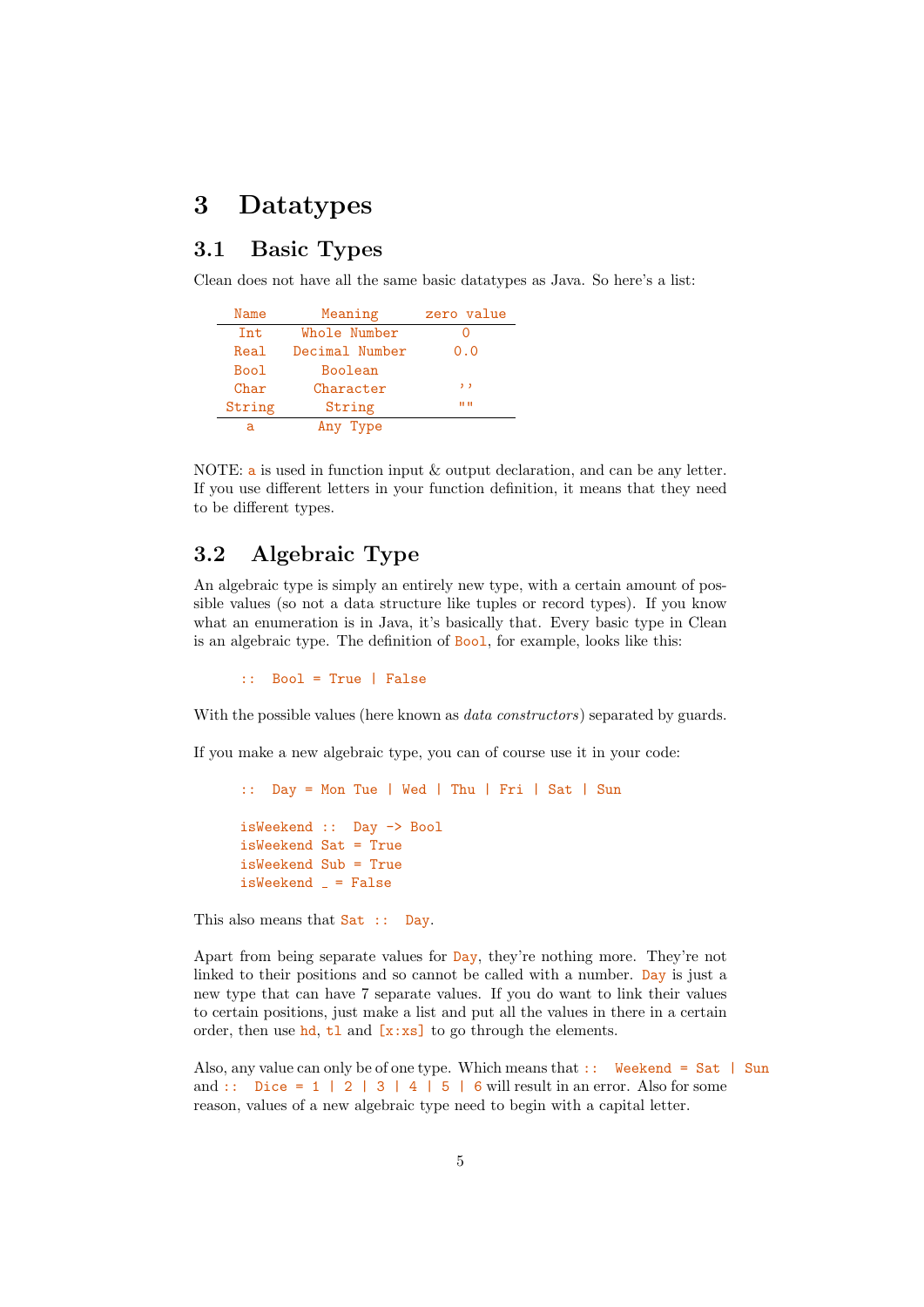## <span id="page-5-0"></span>3.3 Data Structures

#### <span id="page-5-1"></span>3.3.1 Tuples

A tuple is a type that consist of multiple types. There's different kinds of tuples, like a double: (Rain,Sun) and a triple: (1,7,3). Note that singles don't exist, a (7) is just read as an Int.

The types within a tuple can be anything (even another tuple) and can be different from each other. For example, (("Rain","Sun"), 1, 'k', Contains) is a valid quadruple, with type ((String, String), Int, Char, (Char String  $\rightarrow$  Bool)), in that order.

Tuples can be used to make a function have multiple outputs by just writing the output as a tuple. Ex:

```
toDouble :: a a \rightarrow (a,a)toDouble x y = (x,y)
```
NOTE: The order of the elements in a tuple is highly important. Each tuple with a certain order and amount of types is a distinct type of its own.

Defining a new tuple in Clean looks like this:

Tuple1 :: ((String, String), Int, Char) Tuple2 :: (Bool,Real,Char String->Bool)

NOTE: Tuples don't always have to be defined. Start =  $(1,7,3)$  is perfectly fine. But sometimes it can be helpful to define a tuple. And when writing a function definition that uses a tuple it's of course necessary to define the type of the tuple.

#### <span id="page-5-2"></span>3.3.2 Record Types

A record type is a type consisting of multiple types. Record types can contain different sorts of types, much like [Tuples.](#page-5-1) But unlike tuples, the order of the elements is irrelevant (even when defining and constructing the record type). This is because you name each element (a bit like object oriented programming in Java):



This is only the definition of the new record type Person. It does not contain any values yet. In order to make a new Person, you have to give it a name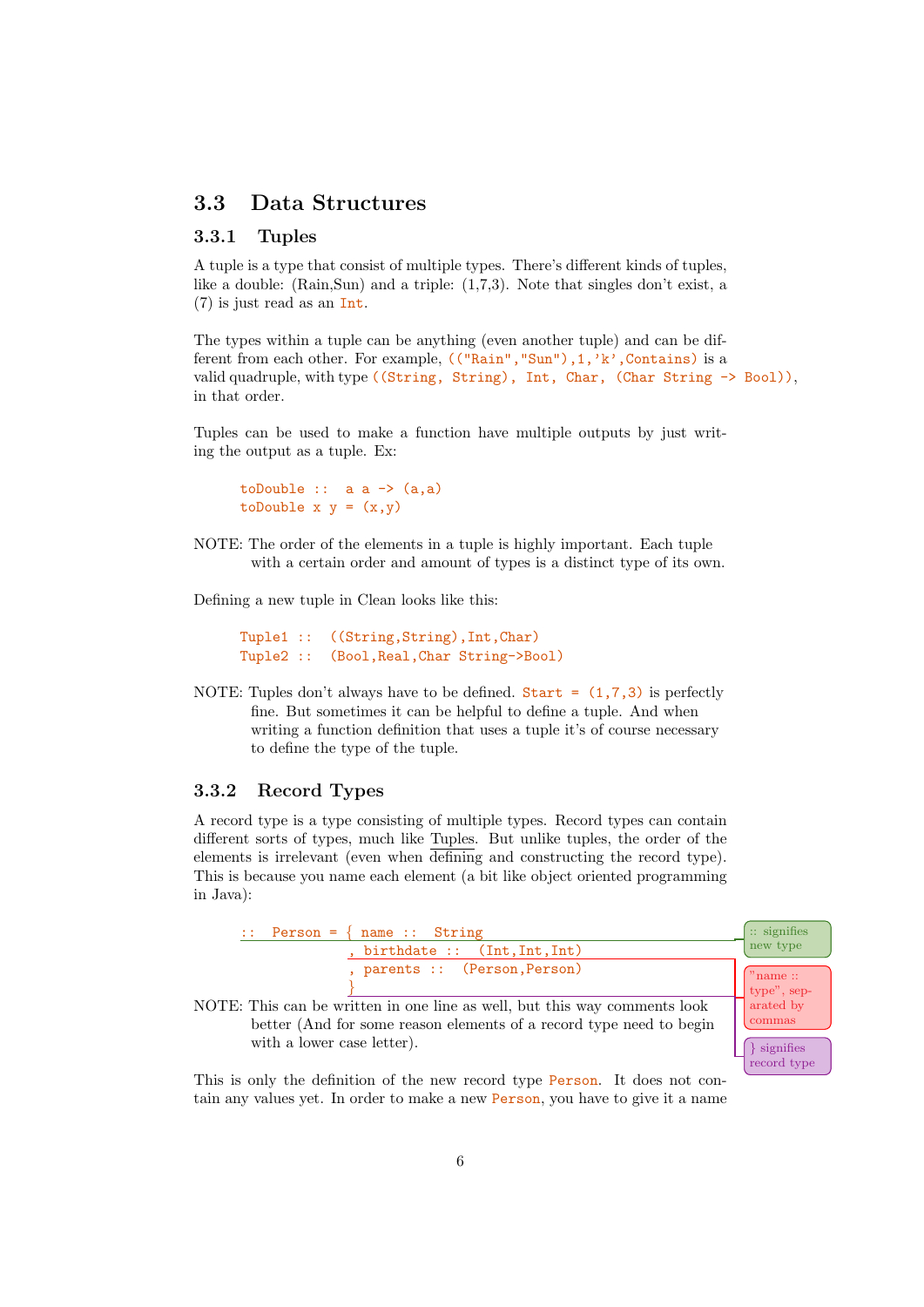and assign values to it:



#### Getting Record Type Values

When wanting an element of a record type, you generally use dots (much like in Java when you want a value or function of an object).

```
:: Birthdate = \{day :: Int, month :: Int, year :: Int\}getYear :: Birthdate -> Int
getYear x = x.year
```
The above function returns the element year of the record type Birthdate. As for an example:

```
CuriousBetsy's :: Birthdate
CuriousBetsy's = \{Day = 2, month = 2, year = 1984\}Start = getYear CuriousBetsy's
```
This function will have as output 1984.

Record types can be passed in 2 ways. with a dot, or with curly brackets. The function getYear might just as well have been getYear  $\{year\}$  = year. In the latter case you don't need to pass all the elements, just the ones you need. If you do need more you can separate them with commas.

#### <span id="page-6-0"></span>3.3.3 Lists

Lists, like tuples, are data structures with elements on certain positions. But unlike tuples, a list can contain zero or more elements and can only contain elements of the same type.

There are a few ways to write the contents of a list:

| canonical:          | [1: [2: [3: [1] 1]         |
|---------------------|----------------------------|
| shorthand canonical | [1:2:3]                    |
| plain               | [1, 2, 3]                  |
| enumeration         | $\lceil 1 \ldots 3 \rceil$ |

The last one is more of a way to make a list. This particular one creates a list of all numbers between and including 1 and 3, with intervals of 1. So: [1,2,3]. You can change the interval of an enumeration by specifying the 2nd element. It'll enumerate all numbers between and including the 1st and last number, with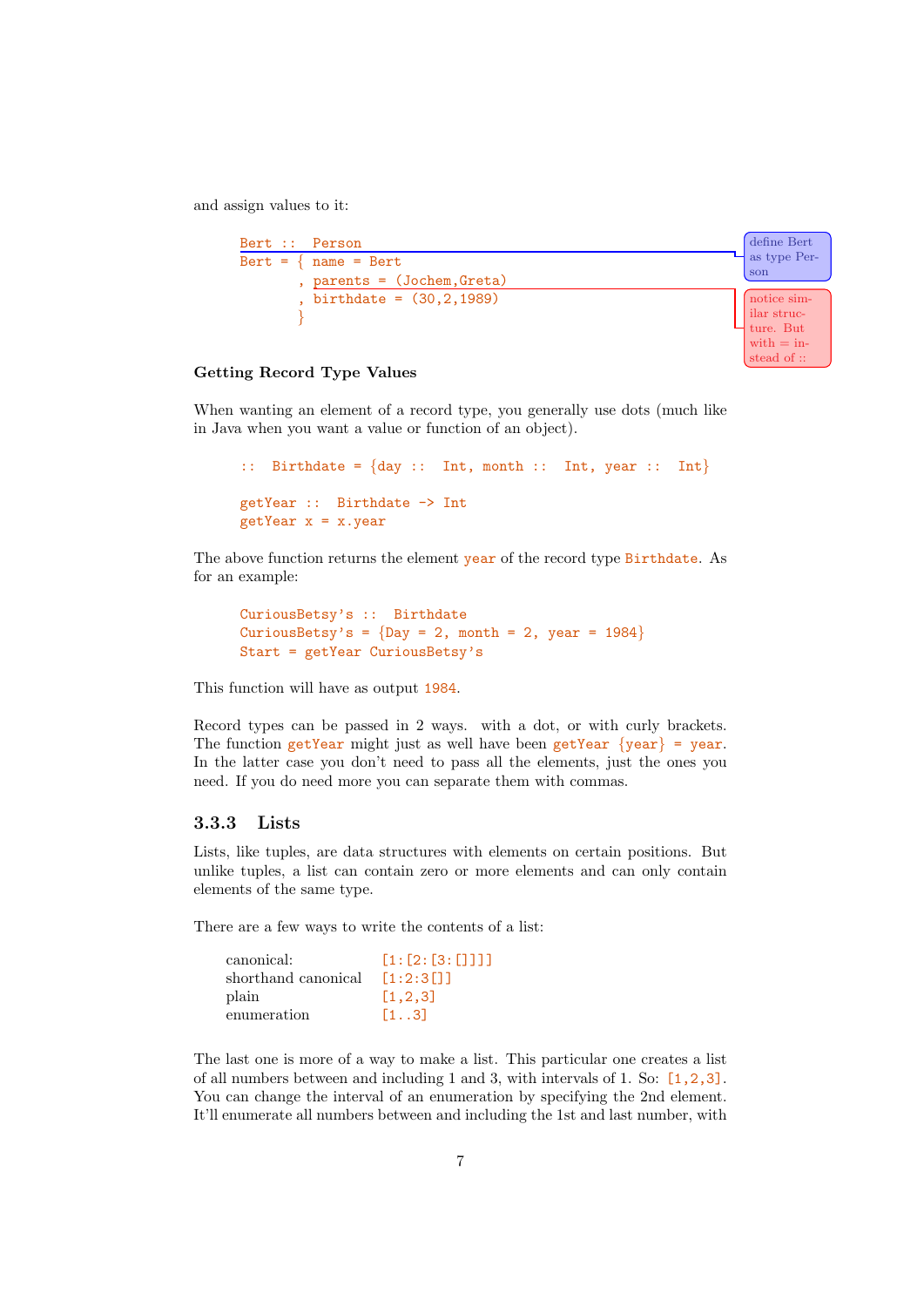intervals of the 2nd number minus the 1st. So  $[1,3..9] = [1,3,5,7,9]$ . If the last number is not in the list, it'll go up to the last included element before that. So  $[1,3..10] = [1,3,5,7,9]$ . And infinite lists are also possible:  $[1..]$ .

There's a few symbols that you can use for lists in pattern definitions:

| Symbol        | Example            | Meaning                          |
|---------------|--------------------|----------------------------------|
| $\mathcal{L}$ | [x:xs]             | splits head (1st element $(x)$ ) |
|               |                    | from tail (the rest $(xs)$ )     |
| $\bullet$     | [x, y, z:xs]       | "these consecutive elements"     |
|               | $\lceil x: \rceil$ | "I don't care what this is"      |
| $\mathbf{1}$  | $\lceil x \rceil$  | empty list                       |

This also means that a list with one element can be written as  $[x:]]$ . Also note that in the case of  $[x:xs]$  and  $[x:-]$ , both tails can be empty.

#### Subsetting a List

Apparently there's functions for lists that you can use to get specific elements or a subset, who'd've thought.

| Function/Operator | Meaning                                          |
|-------------------|--------------------------------------------------|
|                   | returns the n'th element from xs (starts at 0)   |
| take n xs         | returns the first n amount of elements from xs   |
| drop n xs         | returns xs without the last n amount of elements |
| $\%$ xs $(x,y)$   | returns a "slice" of xs, from index x to y       |

#### List Comprehensions

I'm afraid list comprehensions won't help you comprehend lists. They're just another way to format lists: they're a way to quickly apply simple recursive functions to all elements in a list:

squareOdds :: [Int] -> [Int] squareOdds  $xs = [x*x \setminus x \le - xs \mid isOdd x]$  (function on)

This function will produce a list of all elements from  $\mathbf{x}$  squared  $(\mathbf{x} \cdot \mathbf{x})$ , but only if isOdd x. List comprehensions consist of 2 to 3 parts:

element(s)

where there elements are from only executed if this is True

- 1. Indication of what you want to do with the elements of the list(s). x\*x
- 2. Indication of where the arguments in part 1 are from (called "generators").  $\setminus$  x  $\le$  xs
- 3. (optional) Makes sure to only include the current element(s) if what comes after the"|" is True. | isOdd x

When applying list comprehensions to multiple lists, there's 2 different ways to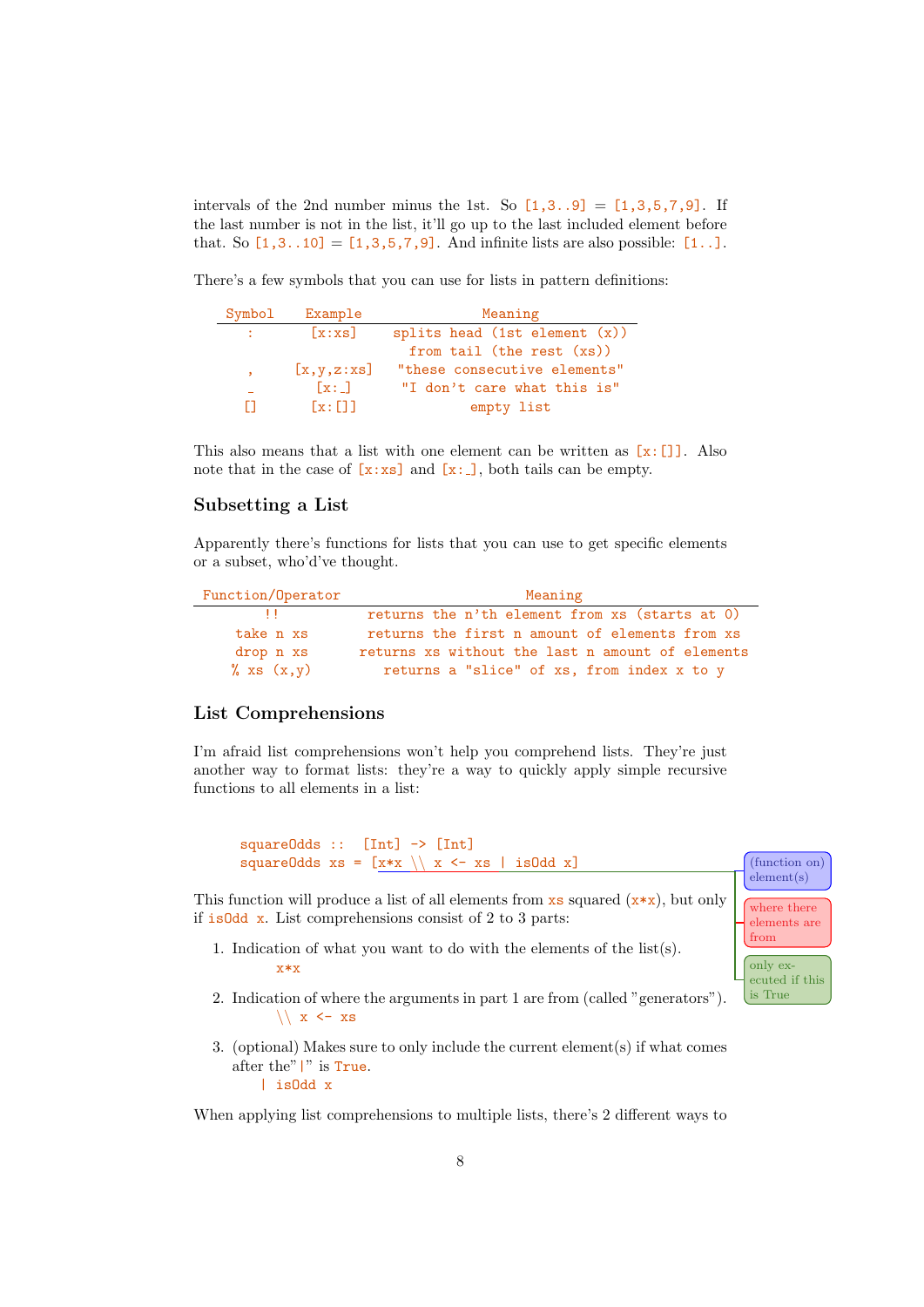combine the elements: nested and parallel (i.e. pairwise).

 $[(x,y) \setminus x \leftarrow [1,2,3], y \leftarrow [a,b,c]$ 

This comprehension makes a list of tuples:  $[(Int,Char)]$ . And utilizes a ",". Comma's are used for nested generators, meaning that it'll loop through all possible combinations and produce the list

 $[(1,a),(1,b),(1,c),(2,a),(2,b),(2,c),(3,a),(3,b),(3,c)].$ 

```
[(x,y) \setminus x \leftarrow [1,2,3] \& y \leftarrow [a,b,c]
```
This comprehension makes a list of the same type, but utilizes a  $\&$ . This means that it only executes part one for all elements of the same index, i.e. pairwise combinations. This also means that if one list is longer than the other, the length of the list it produces is the same as that of the smallest list (which also means that the usage of infinite lists is perfectly fine). This comprehension produces the list  $[(1,a),(2,b),(3,c)]$ 

#### <span id="page-8-0"></span>3.4 Overloading

Overloading is the act of defining operators for a new type, whether it's a tuple, record type or algebraic type. But because it's generally done in 1 line (which I'm not gonna do) the structure can be confusing.



- 2. Requirements for being able to execute this operator for this type.  $| + a \& + b$
- 3. Keyword for local definition. where
- 4. Passing of operator and necessary types for executing this operator. +  $(x,y)$   $(y,w)$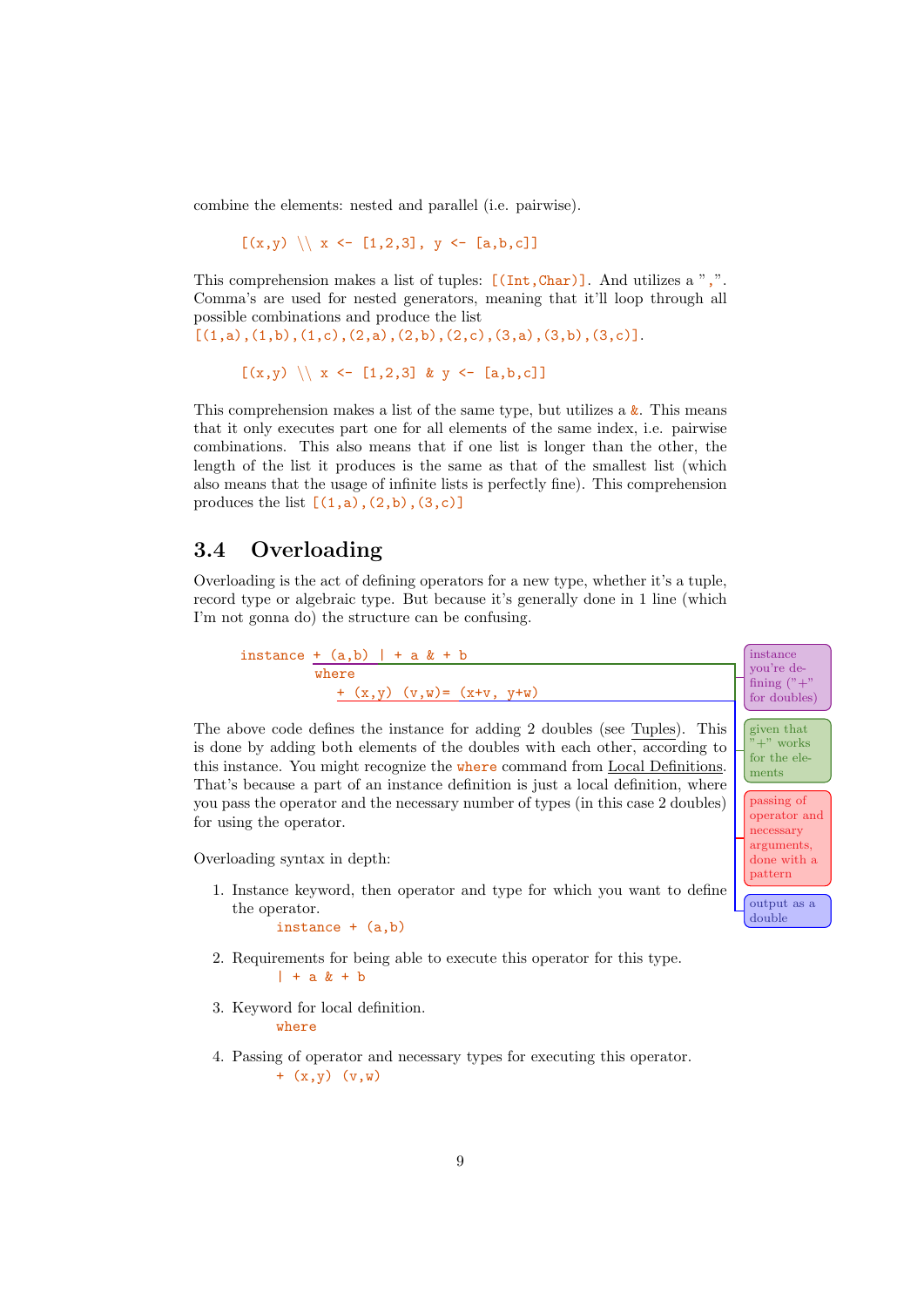5. Output of the function.  $=$   $(x+y, y+w)$ 

#### Overloading a record type

When defining operators for a new record type that contains general types (like  $\alpha$ "a", "b", etc.), there's some extra stuff that you have to do:

```
:: BadHombres a b = \{Mexico :: a, China :: b\}instance + (BadHombres a b) | + a & + b
         where
           + h1 h2 = {Mexico = h1.Mexico + h2.Mexico,
                      China = h1.China + h2.China}
```
You might've noticed that the definition of BadHombres has a different syntax than the example in [Record Types.](#page-5-2) This is because the the requirements for executing the function  $($   $+$   $\alpha$   $\&$   $+$  b) need to be able to access the types in the record type.

If you have an already defined type (whether it's a basic type, algebraic type or data structure), you don't need to pass the type. If you always use the same types for BadHombres, for example 2 Strings, you can just write:

```
:: BadHombres = {Mexico :: String, China :: String}
instance + BadHombres | + String
         ( \ldots )
```
Also note that if you have a general type in your record type, like in BadHombres  $a, b$ :  $\{\ldots\}$ , you also need to specify the types whenever you make a new BadHombres. So like:

```
CrookedHillary :: BadHombres String String
CrookedHillary = {Mexico = "Rapists", China = "TradeWar" }
```
Keep in mind that you don't need to define the type of CrookedHillary, since Mexico and China together always form the type BadHombres. So just the 2nd line is enough.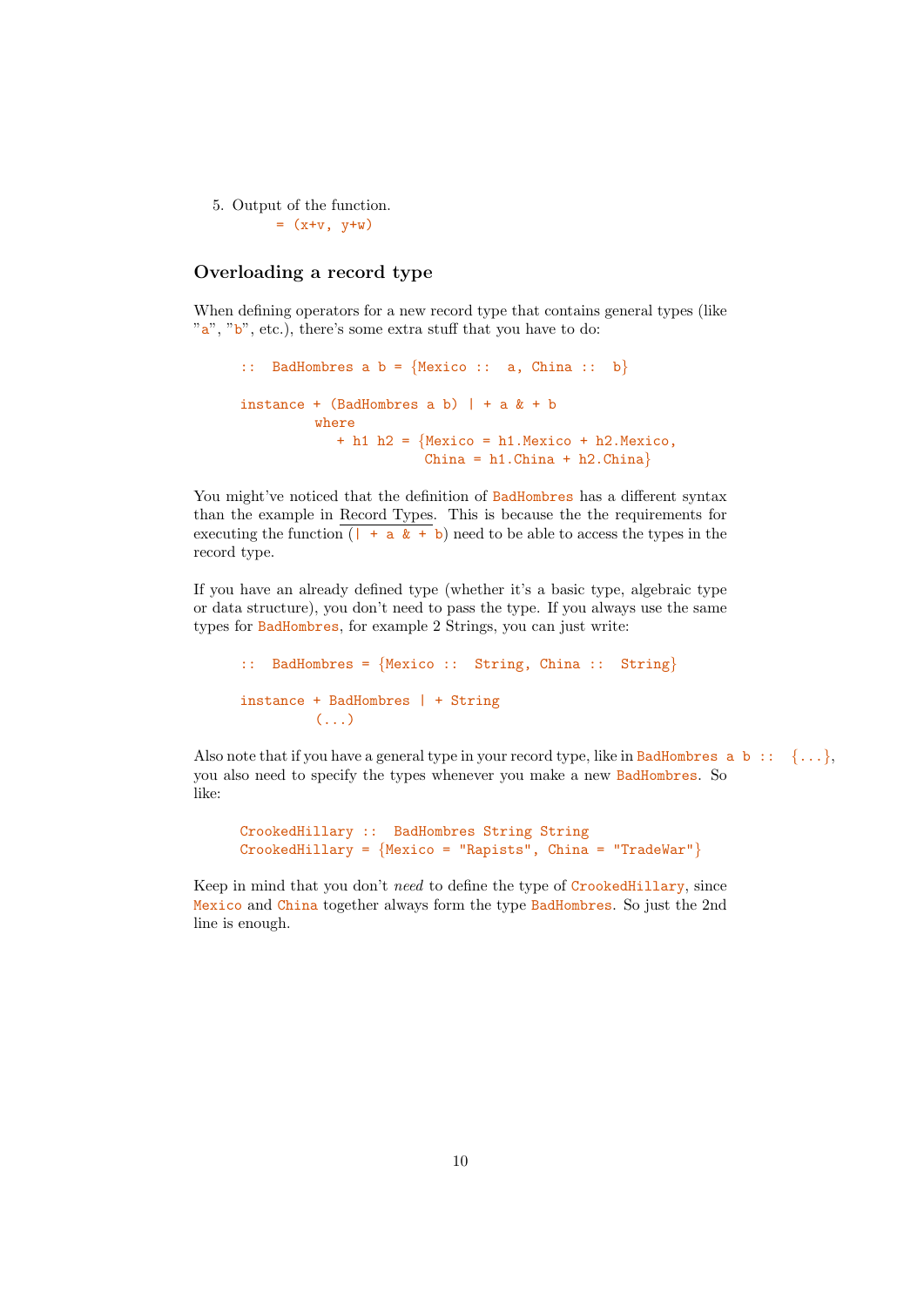# <span id="page-10-0"></span>4 Functions

In a way, a function is a type as well. Just one that requires one or more arguments (which also means you can pass a function as an argument, cause it's technically a type, but we'll get to that in [Higher Order Functions\)](#page-13-1).

Also note that for a function to work, its types don't always need to be defined, but defining types narrows the scope of a function. For example, when you have a function without type definitions that multiplies two arguments, you'd better hope no one is gonna try to pass characters or strings to the function. Therefore it's generally safer (and usually required) to define the types of a function.

Functions in clean have the following basic format:



4. Logical Condition(s). (preceded by "guards")

 $| c == hd s$ | otherwise

5. Assigning a value to the function.

= True  $=$  Contains  $tl(s)$ 

Clean's "single line programming" approach makes it so that you often need multiple functions for a single exercise. If you get stuck and don't know how to write the function, see [Writing a Function.](#page-19-1)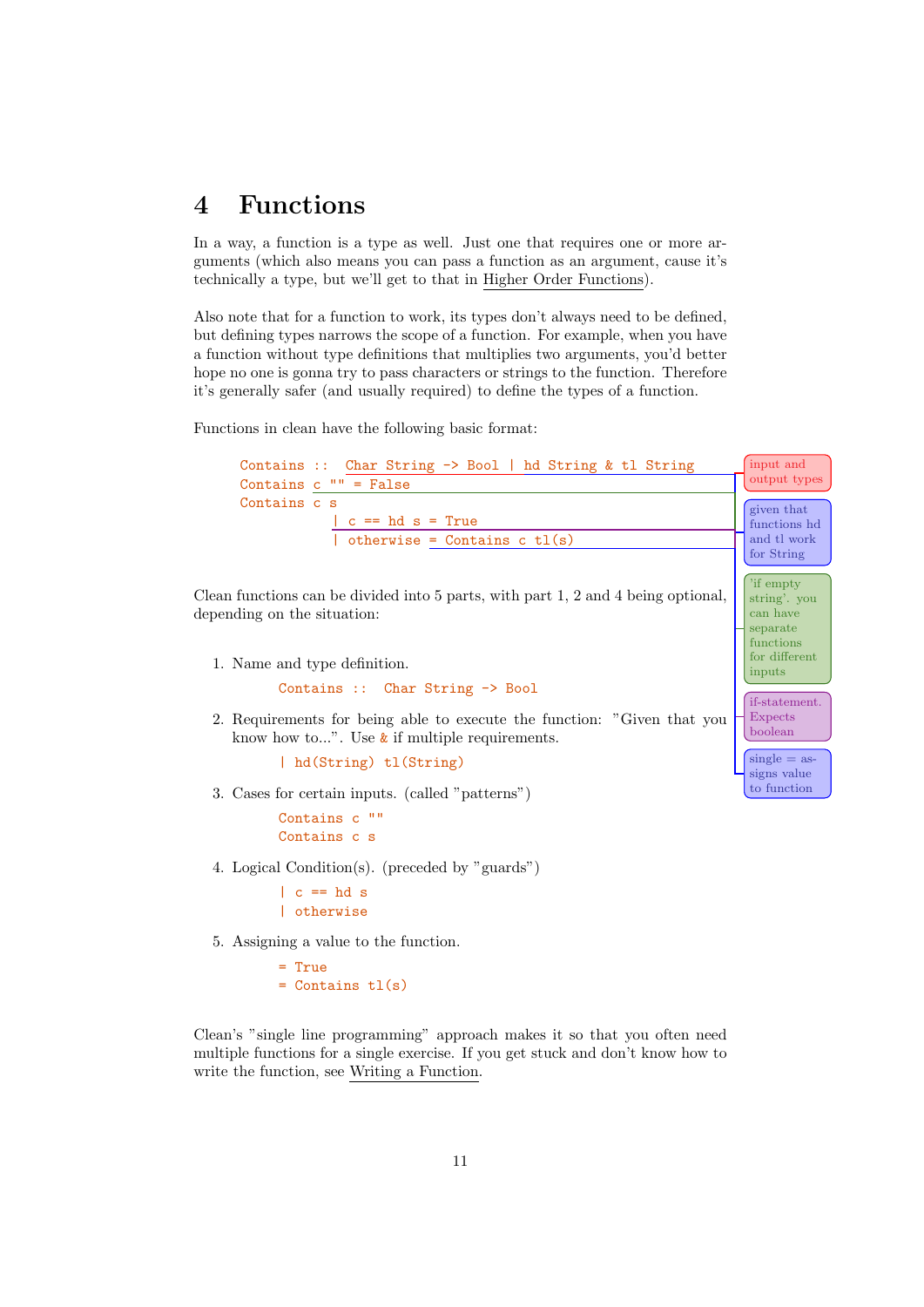## <span id="page-11-0"></span>4.1 Recursion

Recursion is the act of making a function call itself with different arguments/inputs. In clean, recursion is used a lot, mainly because it does not have loops.

When writing a recursive function, ALWAYS include the termination case. For example: Contains  $c$  "" = False, then write the code for when the termination case is false. Also make sure that this code will eventually reach the termination case.

#### <span id="page-11-1"></span>4.1.1 For-loop in Clean

(The following is more like an example of a Clean function, rather than actual study material)

Clean for-loops use [Local Definitions](#page-11-2) to iterate a command a certain number of times. The hard part here is to figure out what should be done in the case of i > j because it still needs to be executed in one line of code. This is the basic structure though.



## <span id="page-11-2"></span>4.2 Local Definitions

Clean's functional nature requires you to use a lot of separate functions. Luckily, you can just define them within the function you need them in, though the structure can be confusing:



SubTriangle with parameters

Note that when defining a local definition, you don't need to specify the types of the parameters.

Local definitions can access any parameter in the function they're in, but not the other way around. Which is similar to the way that brackets work in Java.

## <span id="page-11-3"></span>4.3  $\lambda$  - Abstractions

Clean gets scared when it sees multiple lines, so on top of local definitions, it also supports λ-abstractions. Like local definitions, they're functions used loc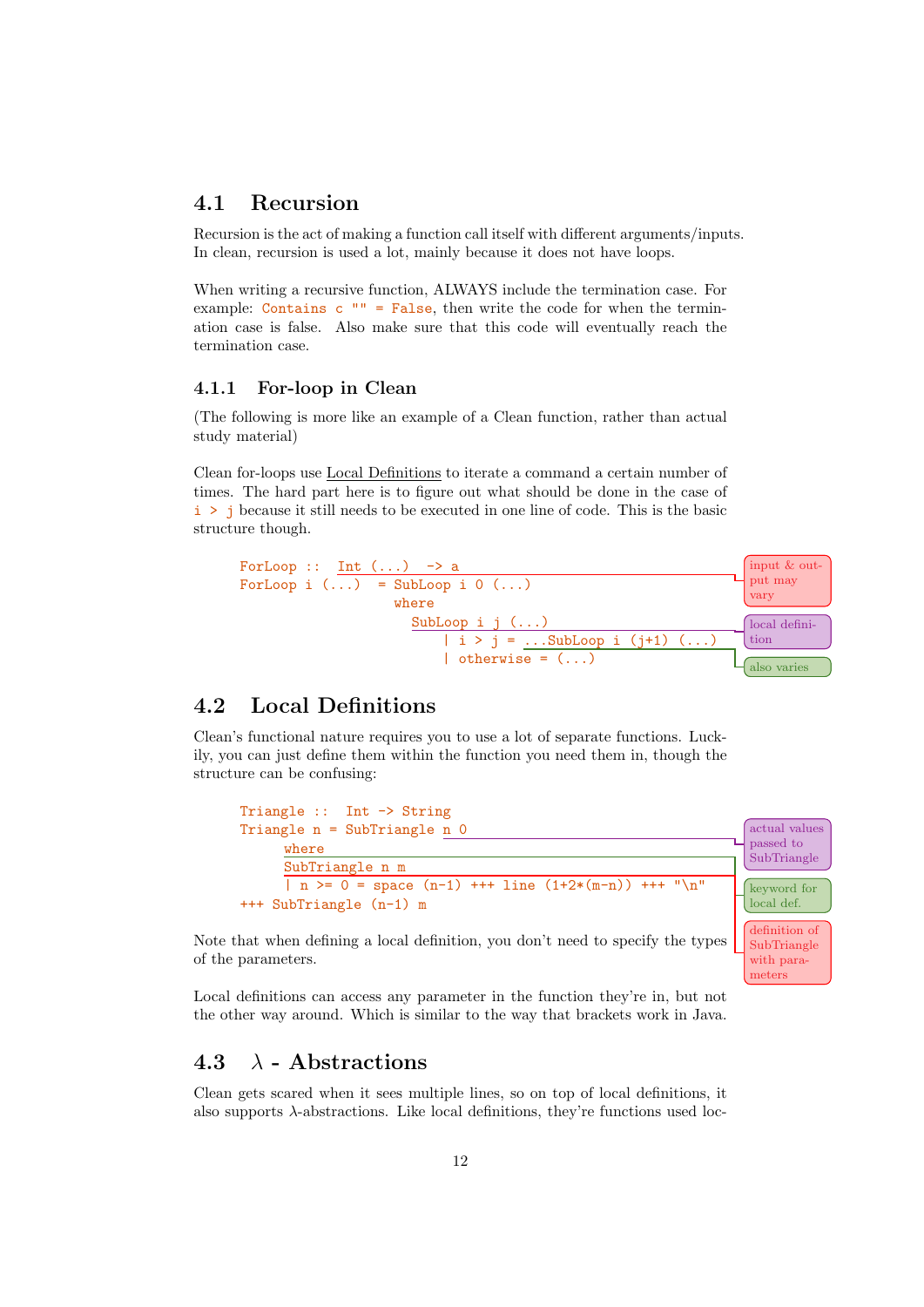ally, only without a name and signified with a  $\setminus$ .

```
doubleList :: [Int] -> [Int]
doubleList xs = map subdouble xs
     where
     subdouble x = x * 2doubleList :: [Int] -> [Int]
doubleList xs = map (\x = x * 2) xs
```
Both functions double every element in an Int list (kudos to Matthijs), but the latter uses  $\lambda$ -abstraction. Within the parentheses and after a \, it just behaves as a regular function, with the arguments on the left hand side, and the output on the right hand side. Also, you cannot use guards in a  $\lambda$ -abstraction, nor can it call itself. So you'll have to use [The If-Operator](#page-13-0) and [Accumulators.](#page-12-0)

#### <span id="page-12-0"></span>4.3.1 Accumulators

UPDATE: It's part of the exam after all.

Accumulators are mainly used in  $\lambda$ -abstractions as limited way of making them recursive. This is because a  $\lambda$ -abstraction does not have a name and therefore cannot call itself. It can instead use an accumulator, which stores the previous outcome of the function. Please note that there's only a single slide that covers accumulators and personally I can't make chocolate of it.

```
1.) sumList xs = fold1 (+) 0 xs2.) sumList xs = fold \ (\{x \ acc = acc + x) \ } 0 xs3.) sumList xs = subSum 0 xs
     where
        subSum acc \lceil \rceil = acc
        subSum acc [x:xs] = subSum (acc + x) xs
Start = sumList [1,2,3]
```
(For more info on foldl see [foldr](#page-15-1) and foldl)

The above functions all add every element of a list to each other, but the last 2 use accumulators. However, it looks like function 3 might have just used any other name instead of acc and still work the exact same, so I'm not sure to what extent it's actually an accumulator.

To me, using an accumulator in a  $\lambda$ -abstraction makes the most sense. Since you can only pass it known arguments, the code-word acc must (in my logic) automatically indicate an accumulator. As opposed to function 3 where it can be any other word or letter. Plus, as I've said before, it can help to make up for that fact that a  $\lambda$ -abstraction cannot call itself.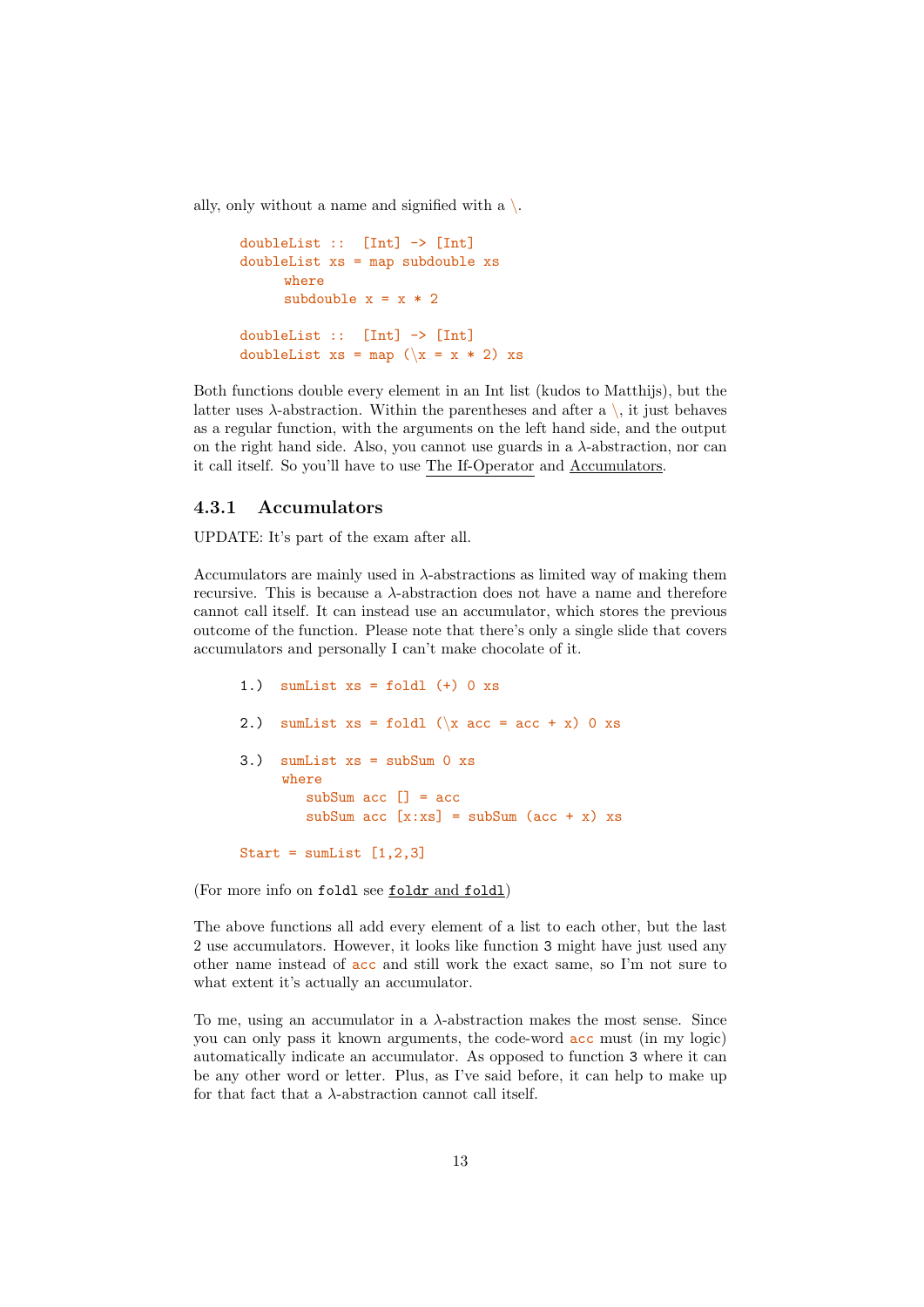So let's take function 2 as our example: the initial value of an accumulator is always zero, which means it can also be used for any other data type that supports that value, not just numbers. Anyways, foldl is executed as long as it gets an argument (in this case  $\mathbf{x}$ ), so we move to the first element of the list, 1, and execute the function:  $x + acc = 1 + 0 = 1$ . This value is then stored in the accumulator, since that was the last output of the  $\lambda$ -abstraction. Next, foldl moves on to the 2nd element:  $x + acc = 2 + 1 = 3$ . This is then stored in the accumulator again, and the next and last element of the list is passed:  $x + acc = 3 + 3 = 6$ . At this point foldl runs out of arguments and outputs the last computed value of the λ-abstraction (or the accumulator, since it stores the last output anyways).

The weird thing between function 1 and 2 is that the accumulator in 2 doesn't seem to even use the  $\overline{0}$  that's passed to  $\overline{1}$  old. Whereas in function 1 it is used. This is more noticeable when using a similar structure to calculate the length of a list. Also, this has probably more to do with foldl than with the accumulator, but keep it in mind.

## <span id="page-13-0"></span>4.4 The If-Operator

You can use Clean's if-operator as an alternative for guards. Which can be helpful in  $\lambda$ -abstractions because you can't use guards there.

if(cold tomorrow) wearCoat wearShorts boolean colored boolean

The **if**() function takes one boolean, then executes the first argument if True. and the second argument if **False**. This seems limited, but remember you can put something in parentheses if you want it to be regarded as one argument. This includes another if-statement, resulting in an "if, else if" situation.

# if True if False

## <span id="page-13-1"></span>4.5 Higher Order Functions

Because functions are technically types too, they can also be used as arguments. These kinds of functions are called "higher order functions". Though dissecting higher order functions can be confusing:

f1 a b  $c = a c$  (b c)

This is an example of a higher order function without type definitions. At first glance, it seems like the function outputs two arguments and one tuple that's missing a comma. Which shouldn't be possible. And it isn't: some of these arguments are functions.

To figure out the structure of these functions, you have to look at the right hand side of the  $=$  sign, from which you can concludee a few things:

- 1. a is a function, since more arguments follow.
- 2. c is not a function, since (within the parentheses) no arguments follow. Also, c cannot be a function with  $\mathbf b$  and c as arguments, since that means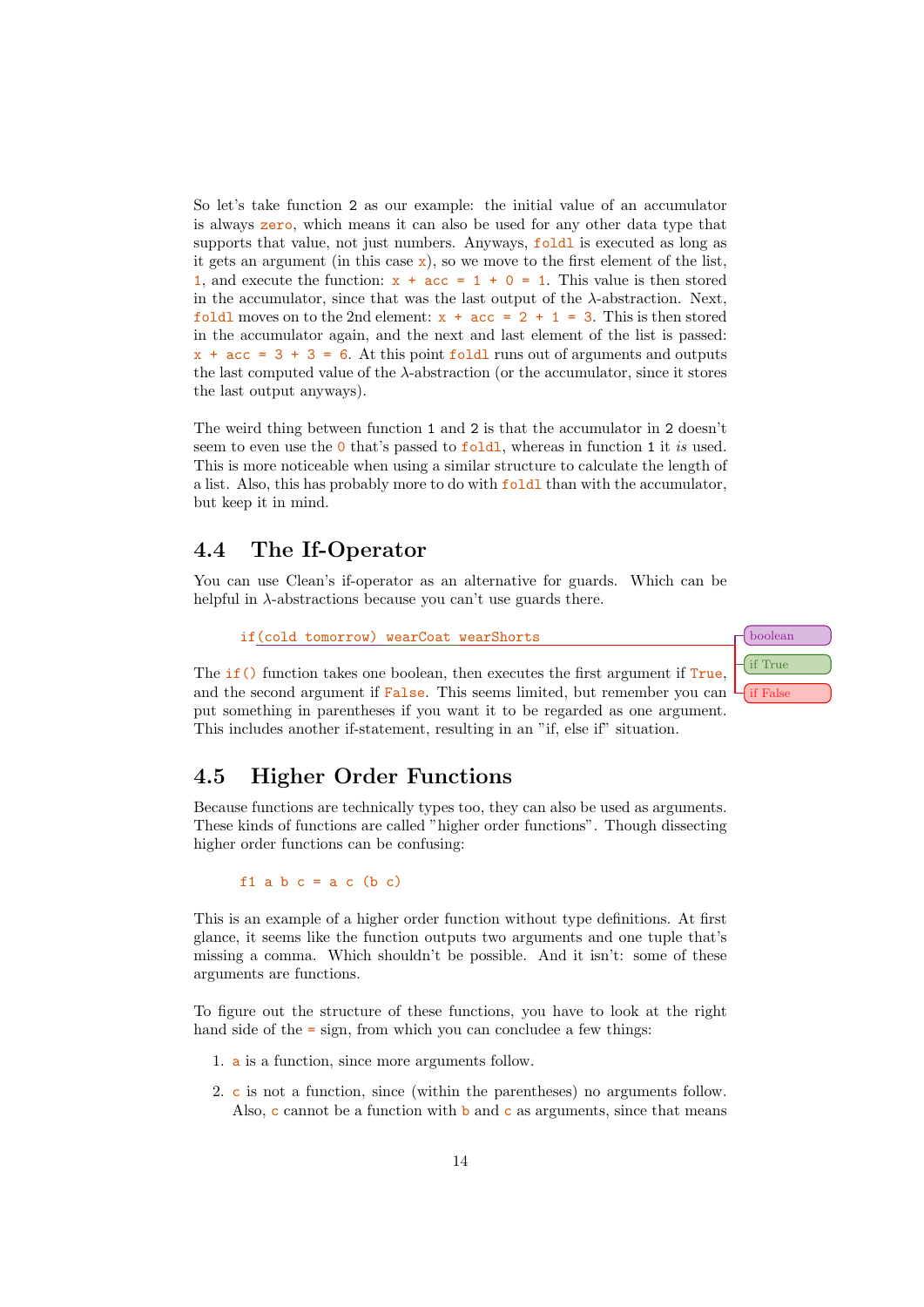c is a function with 2 arguments, and no arguments at the same time.

3. b is a function, since (within the parentheses) one argument follows.

This means that a is the main function, with type  $t \rightarrow +\infty$ , since it takes two arguments and returns one. b has type  $t \rightarrow t$  and c has type  $t$ . Meaning that the types of function f1 are:

```
f1 :: (a \t a \t -\t > a) (a \t -\t > a) a \t -\t > a The type of
f1 a b c = a c (b c)
```
after the last "->" As you can see, when defining a type as a function, you need to use parentheses "()". This also holds when you define one function to be another function en-

the output is whatever is

```
f2 :: a -> a
f2 x = xf3 :: (a \rightarrow a)f3 = f2
```
tirely:

#### Tips for Structure of Higher Order Functions

Look at the right hand and left hand side of the function and use logic to determine which arguments are functions and which are arguments. Then determine how many arguments each function takes and, if needs be, the specific type of their input and output. Some tips:

- Look at the arguments in the pattern, and define them one by one. If it is a function, use parentheses.
- Look at what arguments need to be put together in order to make a single type.
- When needing to put arguments together, the first one is always a function and anything following (including the stuff in parentheses) are arguments for that function. Ex: (a b, c d) is a tuple, which has as type  $(t, t)$ . Therefore **a** is a function with **b** as an argument, etc.
- Something in parentheses is always a function of its own. Ex:  $a \in (b \infty)$ here  $a$  is a function,  $c$  and  $(b \ c)$  are arguments. And within the parentheses,  $\mathbf b$  is a function with  $\mathbf c$  as an argument.
- If you define one of your types as a function, and it also happens to have another function inside of it (like  $a \in (b \ c)$ ), you don't need to specify the types of that function within the function you're defining, just defining the number of arguments is enough:  $a$  as  $(t t \rightarrow t)$ .
- If you wanna be really cheeky, defining the wrong types can cause Clean to print the cases for which the function doesn't work in the error window. Sometimes simply copying the types of one of these cases fixes your problem.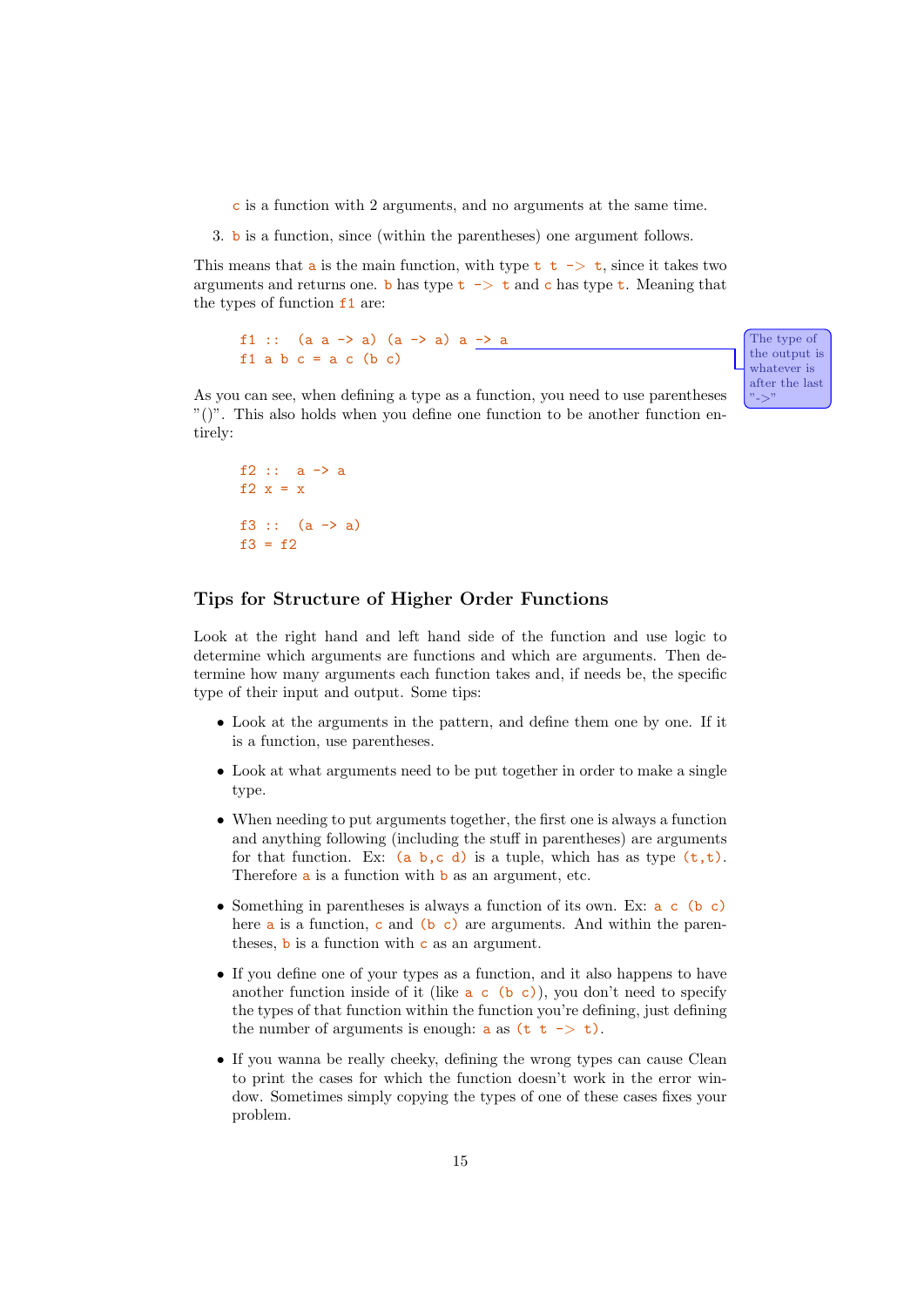#### <span id="page-15-0"></span>4.5.1 Currying

If only it was as nice as actual curry.

Currying can only be done with [Higher Order Functions.](#page-13-1) It's when you leave out one or more arguments from the function in your higher order function. You can then place that argument, after calling the higher order function itself. For example, the following function takes a function and a number:

```
negate :: (a \rightarrow a) a -> a | ∼ a
negate f x = ~\simf x
square x = x * xStart = negate square 2
```
This will return  $-4$ , the negation of the argument squared. However, you can also omit  $x$  in negate, by which you curry the function:

```
curriedNegate :: (a \rightarrow a) \rightarrow (a \rightarrow a) | \sim acurriedNegate f = ∼f
Start = negate square 2
```
This will also return  $-4$ , but clean chops the code up differently. First it calls the function negate, which only takes one argument as you can see in the type definition. So Clean will initially only look for one argument and read the code as (negate square) 2.

The outcome however, is also a function which takes one argument. So clean sees that the code in parentheses has a function as output, and then looks at the next piece of code for the argument for that function, which in this case is 2.

Keep in mind that you can only curry the last arguments of a function. If you wanna curry an argument but put it somewhere in the middle of your function, you have to use some forbidden Clean magic that you couldn't find even if you tried.

#### <span id="page-15-1"></span>4.6 foldr and foldl

Never thought these shitty functions would be important enough to be an exam topic.

In order to understand foldr and foldl, you need to under stand how Clean reads lists. When you make the list  $[1,2,3]$  Clean interprets it as  $[1:[2:[3:1]]$ .

Both fold functions require an operator / function, a starting value and a list, in that order. They then apply that function to the list, much like map. But unlike  $map$ , it combines elements of a list in a certain way, rather than changing its elements.  $f \circ \text{Idr}$  as the following structure (might help you understand it):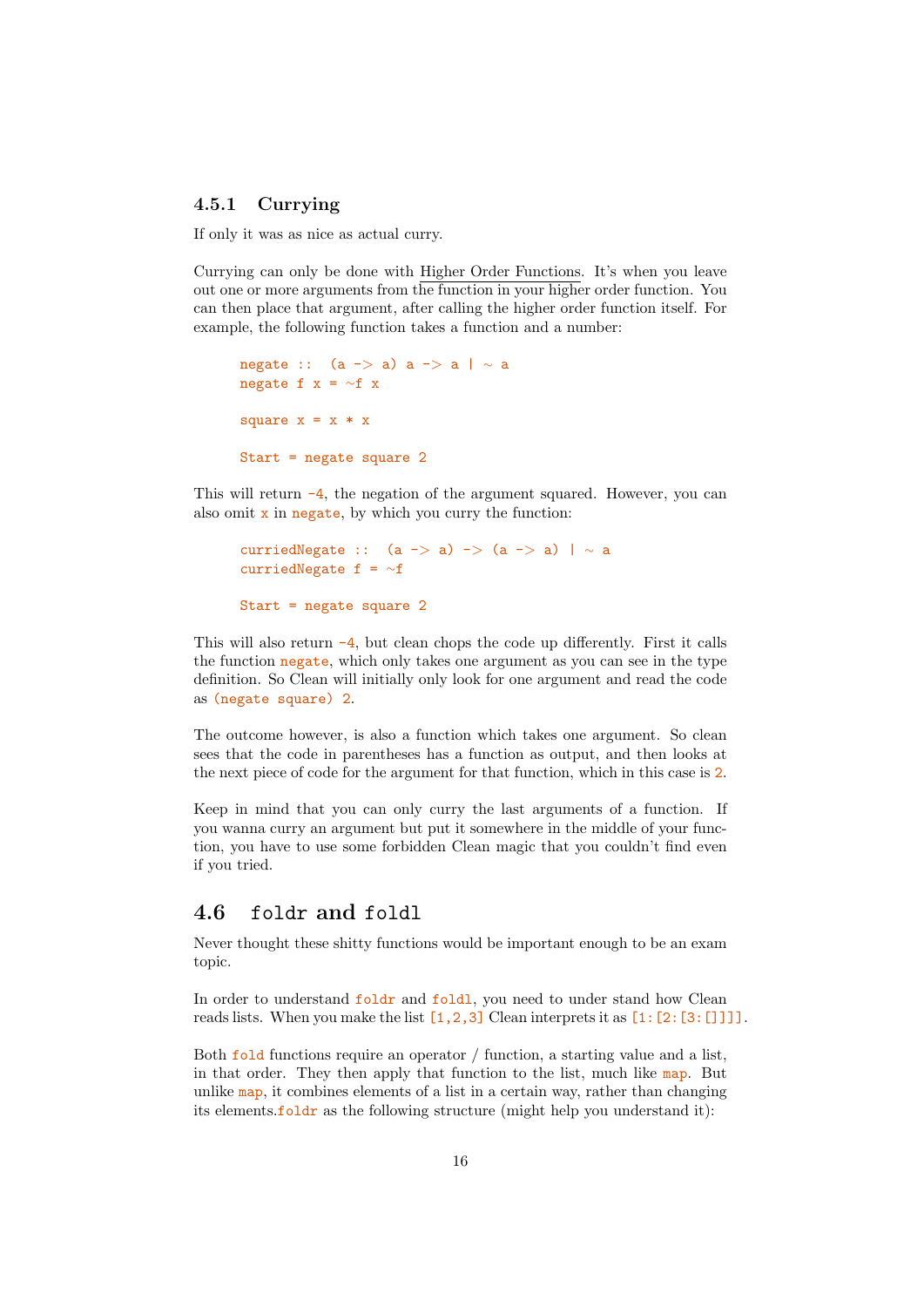```
foldr op r [a:x] = op a (foldr op r x)
foldr op r [] = r
```
There's 2 ways to use the fold functions, with an operator and with a function (which is often a  $\lambda$ -abstraction).

Let's use foldr with  $(+)$  and 0 on our previous list. The function changes all the : into the operator you passed it, and puts a  $\circ$  in the empty list to the right (if using  $f \text{old}$ ) it'll place it on the left). Meaning that  $[1:[2:[3:1]]$ ] turns into  $(1+(2+(3+(0))))$ , which is 6.

You might be wondering why you even need the  $0$ . That's because different operators have different base values. When you add  $\mathbf 0$  to something, it stays the same. If we wanted to get the product of a list instead of the sum, we would write  $foldr$  (\*) 1 xs, because multiplying something by 1 doesn't change that something.

For the other way of using the fold functions (with a function instead of an operator) I'm gonna use a  $\lambda$ -abstraction with an accumulator and if-statement, because that's the only way I know how to do it.

The following  $\lambda$ -abstraction basically returns x if it's higher than the accumulator, otherwise it returns the accumulator, which stores the previous outcome of the  $\lambda$ -abstraction (see  $\lambda$  [- Abstractions,](#page-11-3) [Accumulators,](#page-12-0) and [The If-Operator](#page-13-0) if you need to know more).

foldl  $(\{x \mid \text{acc} = \text{if}(x > \text{acc}) \mid x \text{ acc})\}$  o xs

Applying this to foldr means that it loops through every element in the list and returns the highest number.

According to my Clean logic, which isn't always right cause it's Clean after all, the only major difference between the operator version and the function version of foldr and foldl is that when passing it a function it actually doesn't seem to utilize the number you pass it. But I might be wrong about that.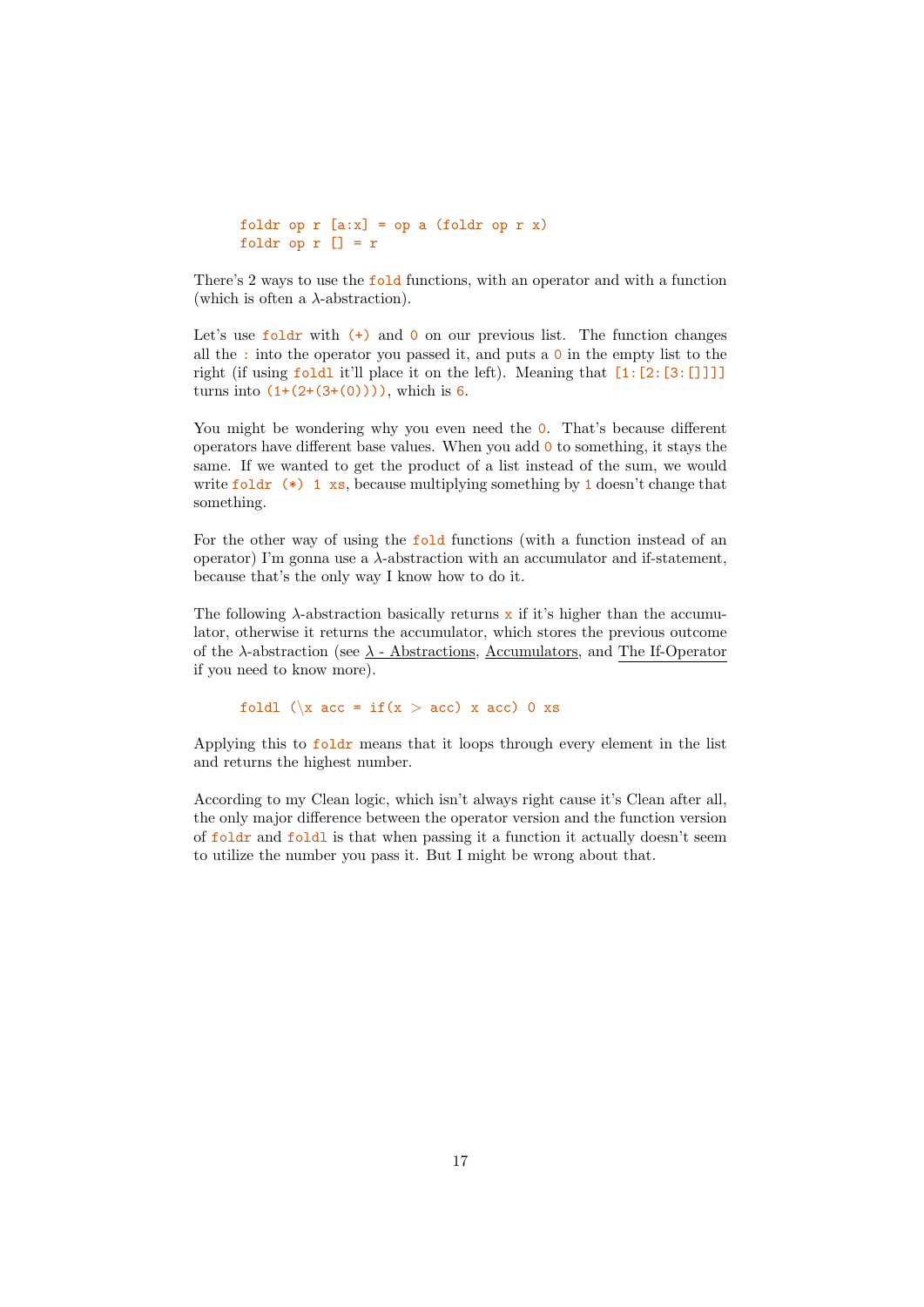# <span id="page-17-0"></span>5 Tips, Tricks & Miscellaneous

## <span id="page-17-1"></span>5.1 Program Reasoning

#### <span id="page-17-2"></span>5.1.1 Induction

Induction can seem really confusing, but it's actually really simple. Just like in formal reasoning, there's a template for proving induction. The only parts that you actually have to think about are the base case and the induction step.

In this example we'll use the operator  $++$  and the function map, which applies a function to every element in a list. Let's say you're given the following definition of the ++ operator on lists, and the map function:

| $(++)$ :: [a] [a] -> [a]<br>$(++)$ [] $ys = ys$<br>$(++)$ [x:xs] ys = [x : xs ++ ys]                       | (1)<br>(2) |
|------------------------------------------------------------------------------------------------------------|------------|
| map :: $(a \rightarrow b)$ [a] $\rightarrow$ [b]<br>map $f$ $[] = []$<br>map $f [x:xs] = [f x : map f xs]$ | (3)<br>(4) |

And you have to prove that map  $f$  (as  $++$  bs) = (map  $f$  as)  $++$  (map  $f$  bs). So the mapping of the combined list of as and bs is the same as the mapping of as combined with the mapping of bs.

The numbered lines in the definitions of  $++$  and map are free to use in your proof.

```
Prove: for all as :: [a] : map f (as + bs) = (map fas) ++ (map f bs)
Proof: by induction on as
```
First up is the proof of the base case. For this, just make the argument you're applying induction to zero. You always apply induction to only 1 argument, which in this case is as, so let's take as and make it  $\Box$ . Now you have to transform the equation so that both sides are equal:

```
Base case:
assume as = []Prove: map f (as ++ bs) = (map f as) ++ (map f bs)
Proof:
(\text{ass.}) map f (\text{as } ++ \text{bs}) = (\text{map } f \text{ as}) ++(\text{map } f \text{ bs})(1) \langle 2 \rangle map f ([] + bs) = (map f []) + + (map f bs)
(3) \langle 3 \rangle \langle 3 \rangle \langle 4 \rangle \langle 5 \rangle = \langle 6 \rangle \langle 6 \rangle = \langle 6 \rangle \langle 7 \rangle + \langle 6 \rangle \langle 8 \rangle(1) \langle 2 \rangle map f bs = \sqrt{3} + \sqrt{2} map f bs)
               \lt = > map f bs = \overline{\text{map f}} bs
```
Note that the " $\langle \equiv \rangle$ " is required for the proof, as are the indications of what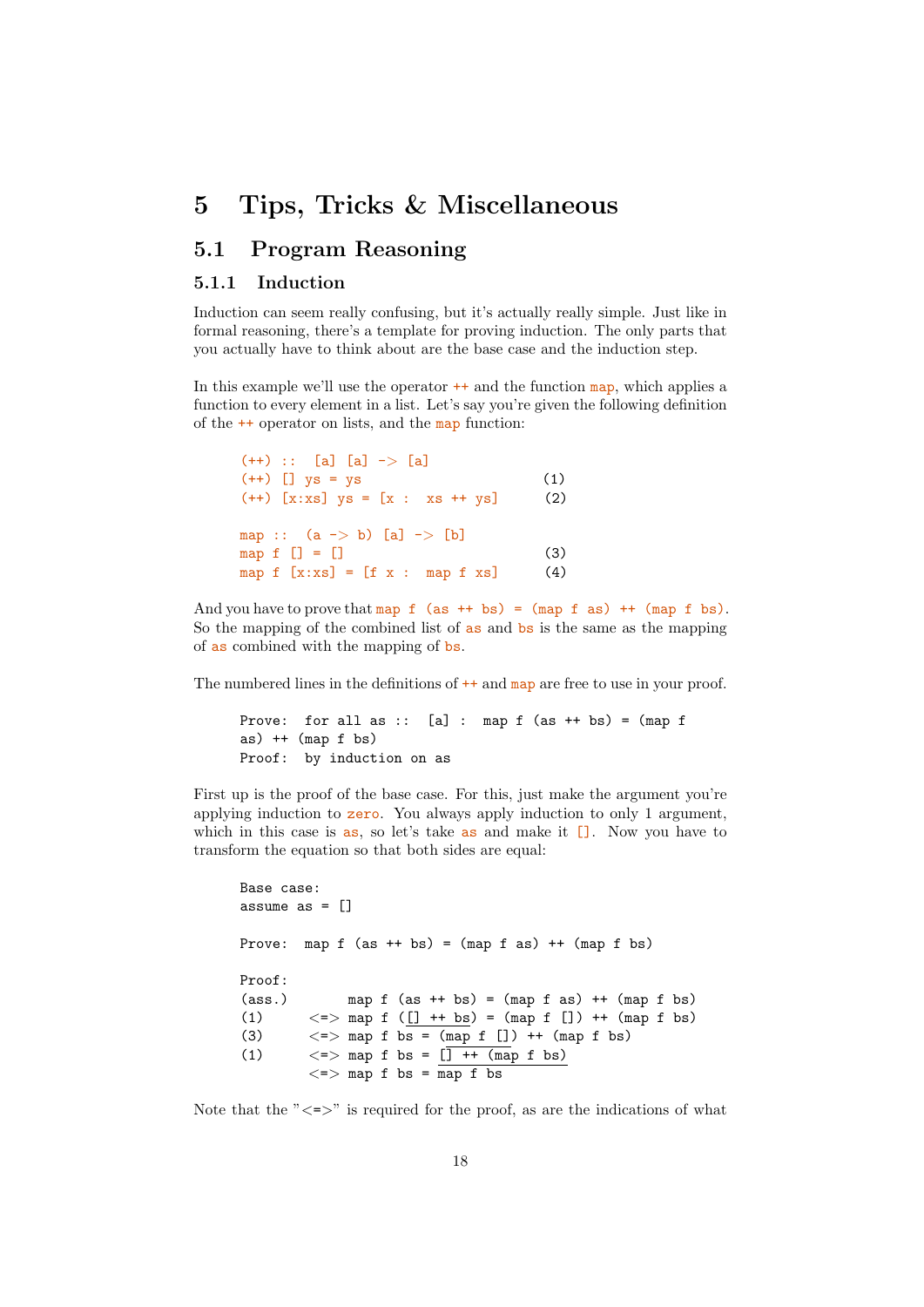rules you used (like "(3)").

With the base case proven, now we move on to the induction step. Proving the induction step is similar to the base case in the way that you aim to make both sides of the equation equal. But before that, you have to substitute a part of your induction step by your induction hypothesis (IH). The induction step for a list is always the IH with an extra head:

Induction Case: Assume property holds for certain as: map  $f$  (as  $++$  bs) = (map  $f$  as)  $++$  (map  $f$  bs) (IH) Prove: map  $f$  ([a:as]  $++$  bs) = (map  $f$  [a:as])  $++$  (map  $f$  bs) for all a Proof: (4) map f  $([a:as] ++ bs) = (map f [a:as])++(map f bs)$  $\langle \Rightarrow \text{map } f \text{ } ([a:as] ++ bs) = [\overline{f} \overline{a:map f as}] ++ (map f bs)$ (IH)  $\langle \rangle$  =  $\rangle$  map f ([a:as] + + bs) =  $\frac{1}{\lceil f \rceil}$  +  $\langle \text{map} \rceil$  as) +  $\langle \text{map} \rceil$  bs) (2)  $\langle 2 \rangle$   $\langle 3 \rangle$   $\langle 4 \rangle$   $\langle 5 \rangle$   $\langle 6 \rangle$   $\langle 1 \rangle$  + bs) = [f a] +  $\frac{1}{2}$   $\langle 1 \rangle$   $\langle 1 \rangle$   $\langle 1 \rangle$   $\langle 2 \rangle$   $\langle 3 \rangle$   $\langle 4 \rangle$   $\langle 5 \rangle$  $\langle 2 \rangle$  map f [a:as ++ bs] = [f a] ++ map f (as ++ bs) (4) <=> map f [a:as ++ bs] = [f a : map f (as ++ bs)]  $\langle \Rightarrow$  [f a : map f (as ++ bs)] = [f a : map f (as ++ bs)]

Base + Induction proof complete.

And that's the format of induction proof that you have to use.

#### <span id="page-18-0"></span>5.1.2 Applicative vs. Normal Order

A program can be evaluated in 2 ways: via applicative order (arguments first), and via normal order (left-most function first). Both aim to reduce the program / function to its normal form, which is the form when nothing needs to be computed anymore, i.e. the output of the function.

As for an example, take the following code:

```
square n = n * ninc n = n + 1square inc n = square (inc n)
Start = square inc 7
```
This is reduction by applicative order, which is what Clean uses:

```
Start
= square_inc 7= square (inc 7)
= square (7 + 1)= square 8
```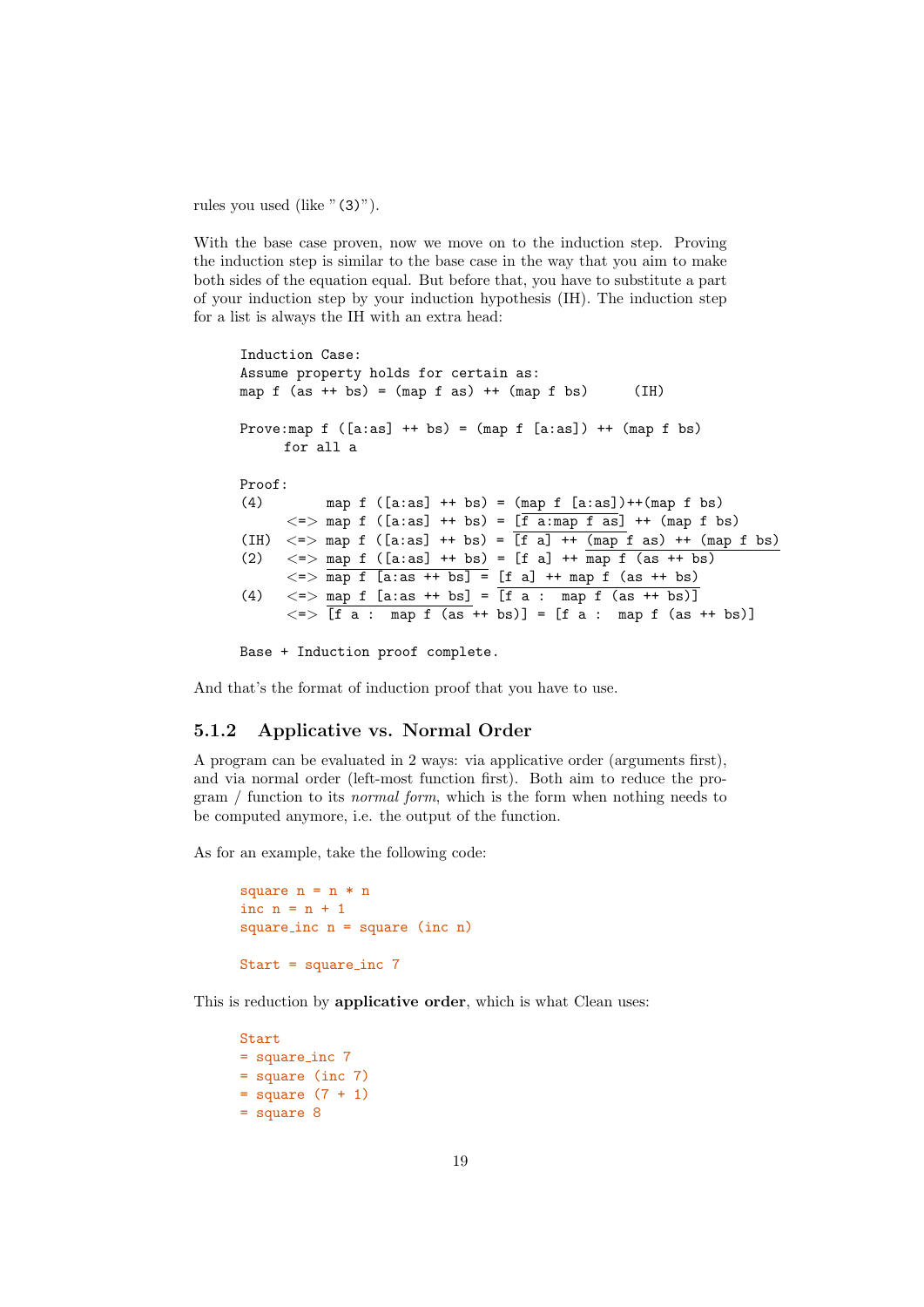$= 8 * 8$  $= 64$ 

And this by normal order, which is what Java uses.

Start = square inc 7 = square (inc 7)  $=$  (inc 7)  $*$  (inc 7)  $= (7 + 1) * (inc 7)$  $= 8 * (inc 7)$  $= 8 * (7 + 1)$  $= 8 * 8$  $= 64$ 

## <span id="page-19-0"></span>5.2 Programming & Exam Tips

#### <span id="page-19-1"></span>5.2.1 Writing a Function

There's no one way to write a function, but there are some general steps you can take with which you can cheese more than you'd think:

- 1. First determine the output of the function, and the ways you can (combine stuff to) get that output. e.g. a function that loops through a list and returns a Bool, can just call itself with the tail of the list, since that function is also a **Bool**, and if you need to output a list or a list of lists, keep the ways you can combine lists in mind, like : or ++.
- 2. Divide the stuff that you need to do into chunks, while thinking of Clean's limitations and possibilities (don't thinks of the exact syntax yet). Also check the StdEnv, maybe there's a function in there that already solves a part of your problem.
- 3. If you need arguments that aren't passed by the original function and that are always the same, or just something that loops a certain number of times, use a local definition. Local definitions can be stacked, so don't skimp on 'em.
- 4. Write the patterns for the possible cases, starting with the most specific cases (like the base case) and work your way to the most general one.
- 5. If there's multiple cases that have the same pattern (e.g. when 2 arguments are the same, do this. Otherwise, do that) use guards. You can also stack guards, but make sure the indent is correct.
- 6. If you're still stuck after this, it's probably because of a trick with a specific type that you need to use (like the difference between the , and  $\&$ operators in list comprehensions), or some special Clean magic that only the TA's and Peter know.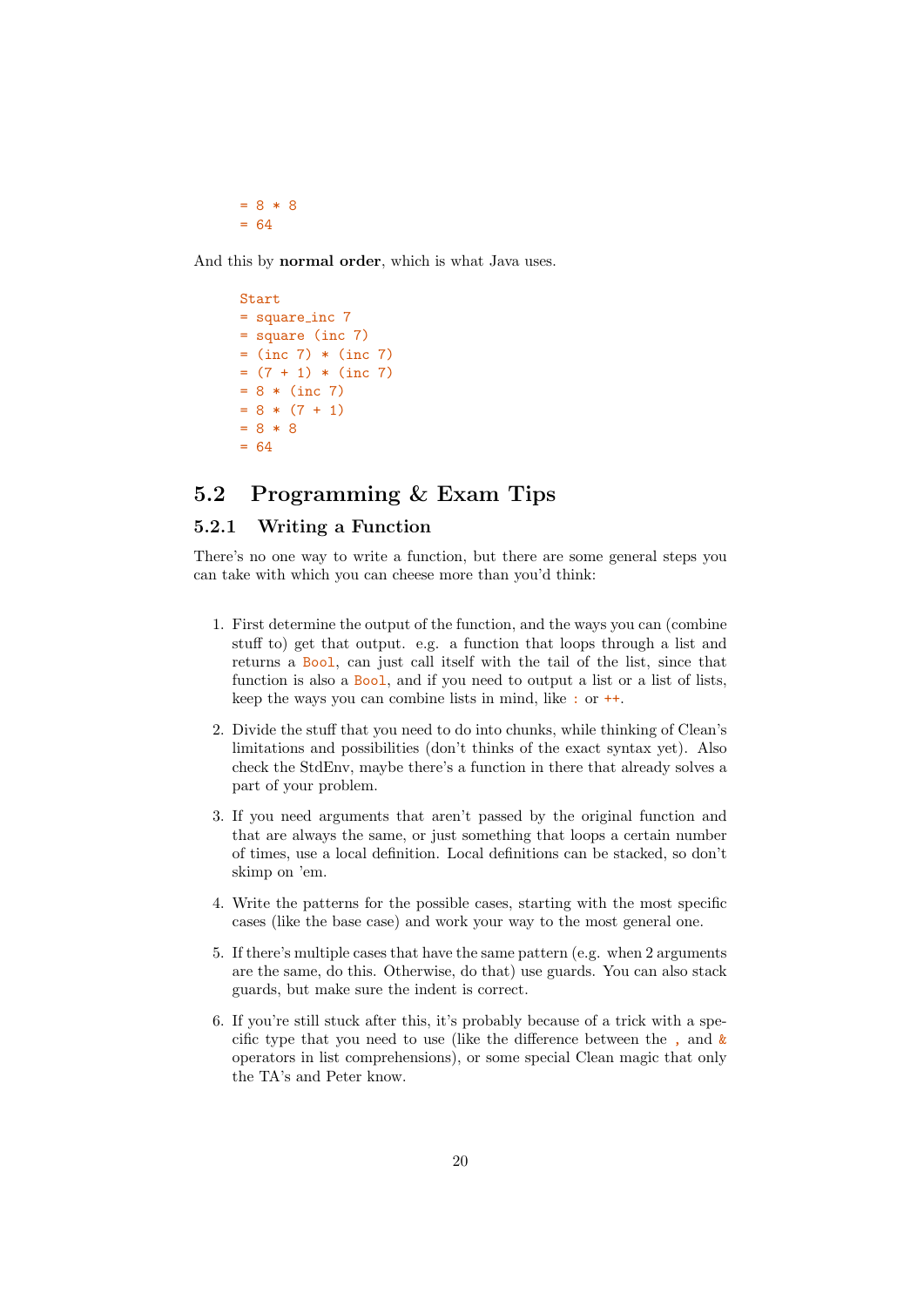In short, the golden combination for writing a function is usually determining the output type(s), patterns, local definitions and guards. As for some general tips when writing a function:

- When writing the actual code, remember that a single = sign is always used to assign a value to either the output, or a type in the output (like in a record type).
- Don't forget the StdEnv!
- I can't stress this enough but make sure you know the difference between assigning a type  $(::)$  and assigning a value  $(=).$  This is especially important when working with record types.
- If you get a "cannot unify types" error but you haven't got a clue why, try deleting the functions type definition, cause sometimes you just didn't write it properly.

#### <span id="page-20-0"></span>5.2.2 Determining a Function's Output

When trying to figure out the output of a function (something that's going to be asked on the exam), you have to look at the code like Clean does, meaning that you first have to calculate the stuff "in parentheses". For example, in the first exercise of the exam of June 2016 the output of the function same begin  $[3,2,2,1,2]$   $[3,2,1,2]$  is asked, with as function body:

same\_begin as bs = map fst (takeWhile  $(\setminus (a,b)$  ->a == b) [  $(a,b) \ \ | \ a \ < \neg \ as \ \& \ b \ < \neg \ bs \ ]$ 

Start left, and determine how many and what kind of arguments each part needs. map is a function that needs a function and a list. But the list is not that clear, cause it's this long thing in parentheses. So you first change that part into a list.

takeWhile is a function of type  $(a \rightarrow$  Bool) [a]  $\rightarrow$  [a]. And it outputs all elements of a list for which the boolean holds. In this case the boolean is the  $\lambda$ -abstraction  $(\langle a,b \rangle = a == b)$ , which returns True is both elements of the double are equal. This boolean is then applied to the list  $[(a,b) \ \ | \ a < - as \ k b < - bs]$ . Note the  $\&$ , this means that it combines the elements of the list pair wise (so only the ones with the same index).

Now that you know what each part produces, combine them into the solution of the function:

- 1. as =  $[3, 2, 2, 1, 2]$  and bs =  $[3, 2, 1, 2]$ . The list comprehension outputs the pairwise combinations. so:  $[(3,3), (2,2), (2,1), (1,2)]$
- 2. takeWhile only takes the doubles whose elements have the same value:  $[(3,3), (2,2)]$